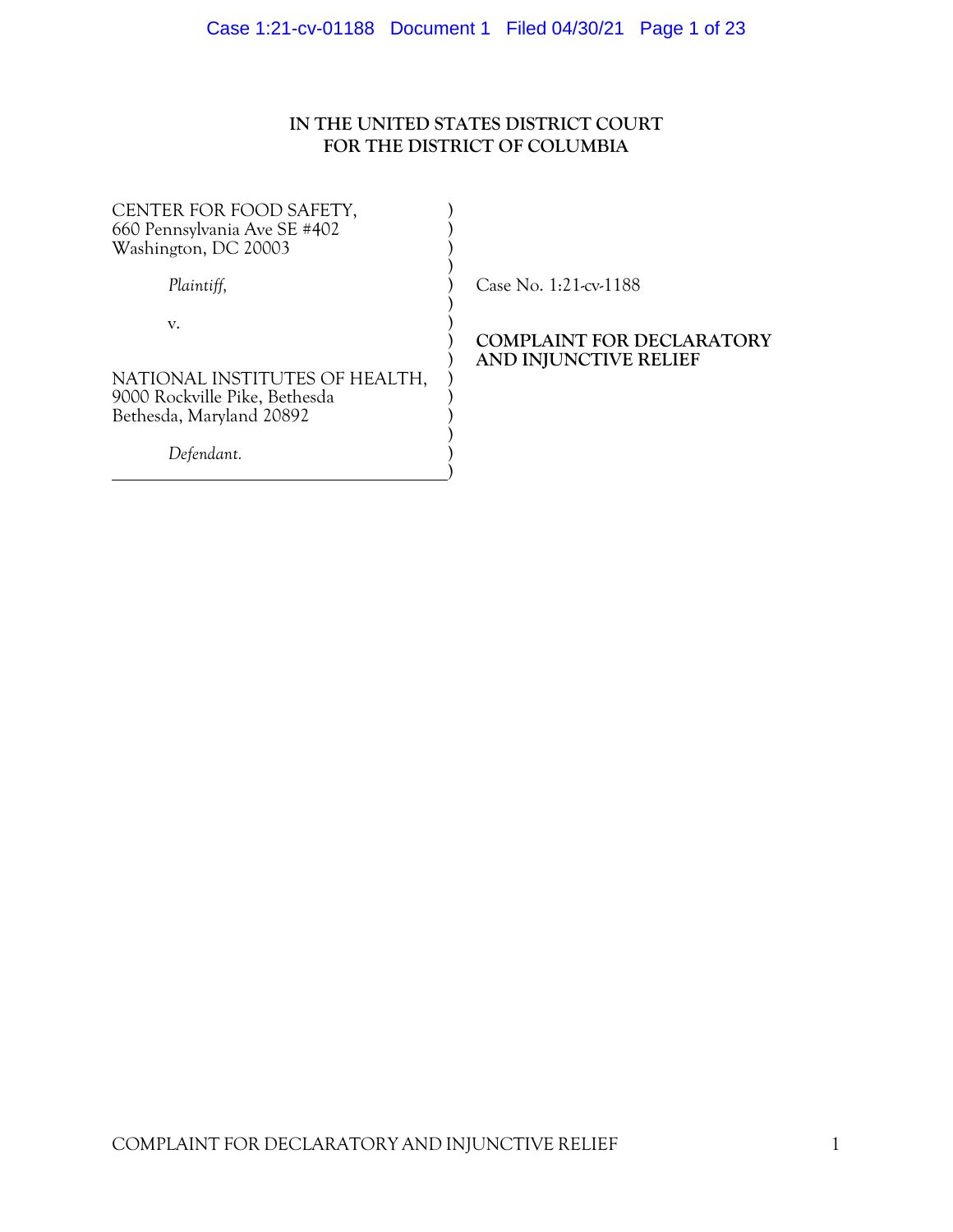#### **INTRODUCTION**

1. The Center for Food Safety (CFS)—a nonprofit public interest and environmental advocacy organization working to protect public health and the environment—brings this civil action under the Freedom of Information Act (FOIA), 5 U.S.C. § 552, challenging Defendant National Institutes of Health's (NIH) failure and refusal to provide records to CFS in response to the request for records submitted on September 4, 2020, for which there are no applicable exemptions under FOIA.

2. Since its inception in 1997, CFS has closely monitored the federal government's decision-making process in regards to federal agencies' regulatory authority over genetically engineered (GE) organisms that could adversely affect human health, animal welfare, and the environment, including laboratory-generated potential pandemic pathogens. As part of this oversight and advocacy strategy, CFS has submitted requests for records to NIH regarding its approval and issuance of NIH contracts and grants to fund research projects involving controversial gain-of-function studies with dangerous enhanced potential pandemic pathogens under FOIA, 5 U.S.C.  $\S$  552(a)-(m). The goal of the request was to open the operations and activities of government to public scrutiny and contribute significantly to the public's understanding of the agency's actions.

3. CFS filed the disputed FOIA request with NIH to gain a better understanding of NIH's funding decisions on individual proposed research that is reasonably anticipated to create, transfer, or use enhanced potential pandemic pathogens for which additional review under the U.S. Department of Health and Human Services's (HHS) *Framework for Guiding Funding Decisions about Proposed Research Involving Enhanced Potential Pandemic Pathogens* (HHS P3CO Framework) is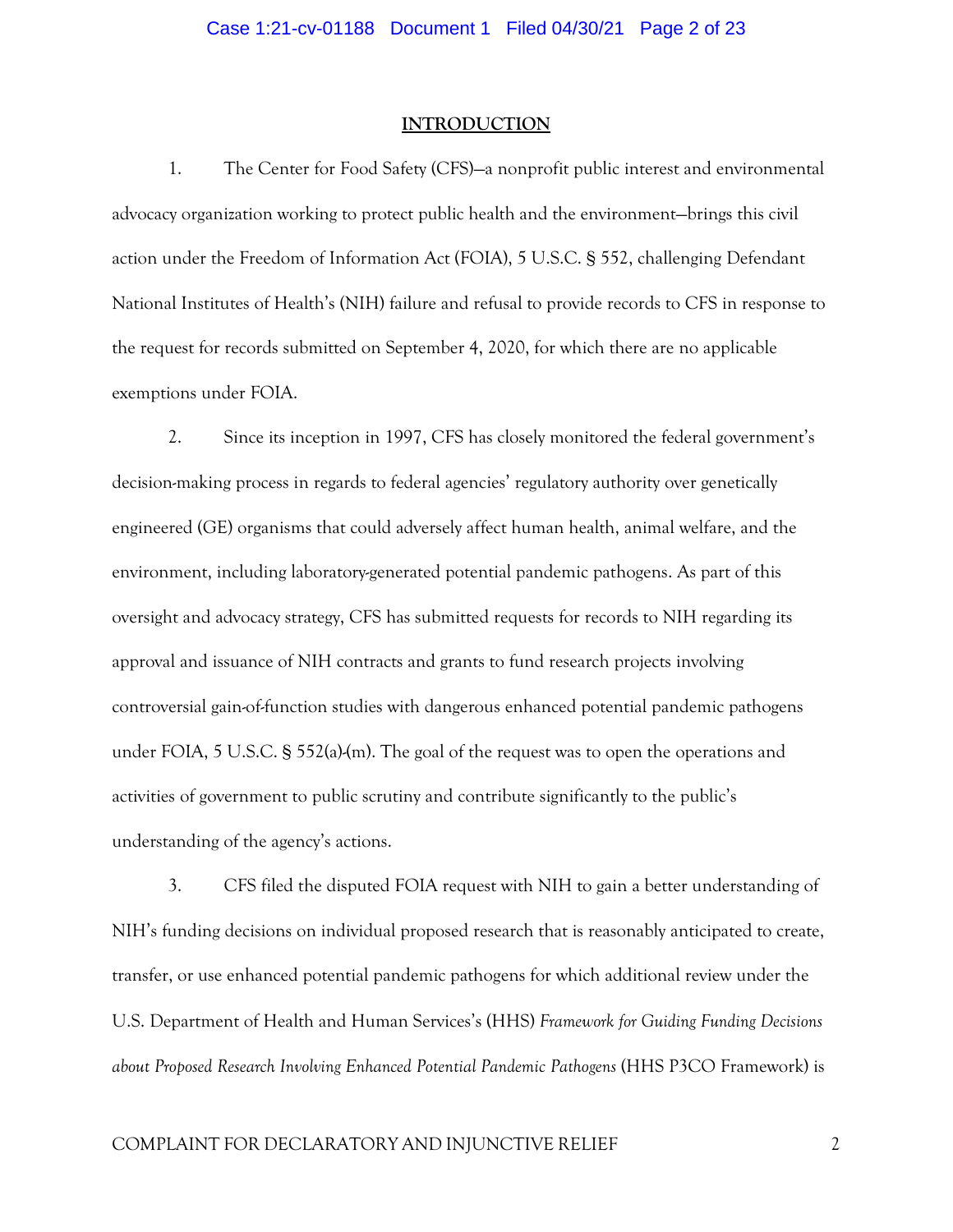# Case 1:21-cv-01188 Document 1 Filed 04/30/21 Page 3 of 23

required.<sup>[1](#page-2-0)</sup> An enhanced potential pandemic pathogen results from the enhancement of a potential pandemic pathogen's transmissibility or virulence in humans. Gain-of-function studies, or research that improves the ability of a pathogen to cause disease, is a subset of life sciences research that most commonly involves the creation or use of enhanced potential pandemic pathogens.

4. Due to the biosafety and biosecurity risks associated with gain-of-function research, the U.S. government instituted a pause on funding any new studies that included gain-of-function experiments "that may be reasonably anticipated to confer attributes to influenza, MERS, or SARS viruses such that the virus would have enhanced pathogenicity and/or transmissibility in mammals via the respiratory route" in October [2](#page-2-1)014.<sup>2</sup> However, in December 2017, NIH announced that in accordance with the issuance of the HHS P3CO Framework, the agency was removing the funding pause on the new or continued funding of gain-of-function research projects.<sup>[3](#page-2-2)</sup> As a result, NIH could be funding gain-of-function research projects with enhanced potential pandemic pathogens through NIH contracts and grants that were assessed under the HHS P3CO Framework. Without the requested records, CFS cannot determine if currently there are gain-of-function studies

<span id="page-2-0"></span><sup>1</sup> *See* HHS *Framework for Guiding Funding Decisions about Proposed Research Involving Enhanced Potential Pandemic Pathogens* (HHS P3CO Framework) (Dec. 2017), *available at*  [https://www.phe.gov/s3/dualuse/Documents/P3CO.pdf.](https://www.phe.gov/s3/dualuse/Documents/P3CO.pdf)

<span id="page-2-1"></span><sup>2</sup> *See* Off. of Sci. & Tech.*,* Exec. Off. of the President, *Doing Diligence to Assess the Risks and Benefits of Life Sciences Gain-of-Function Research*, PRESIDENT OBAMA WHITEHOUSE BLOG (Oct. 17, 2014, 3:30 PM); *available at* [https://obamawhitehouse.archives.gov/blog/2014/10/17/doing-diligence](https://obamawhitehouse.archives.gov/blog/2014/10/17/doing-diligence-assess-risks-and-benefits-life-sciences-gain-function-research)[assess-risks-and-benefits-life-sciences-gain-function-research;](https://obamawhitehouse.archives.gov/blog/2014/10/17/doing-diligence-assess-risks-and-benefits-life-sciences-gain-function-research) *see also* NIH, *Statement on Funding Pause on Certain Types of Gain-of-Function Research* (Oct. 16, 2014), *available at* [https://www.nih.gov/about-nih/who-we-are/nih-director/statements/statement-funding-pause](https://www.nih.gov/about-nih/who-we-are/nih-director/statements/statement-funding-pause-certain-types-gain-function-research)[certain-types-gain-function-research.](https://www.nih.gov/about-nih/who-we-are/nih-director/statements/statement-funding-pause-certain-types-gain-function-research)

<span id="page-2-2"></span><sup>3</sup> NIH, *Notice Announcing the Removal of the Funding Pause for Gain-of-Function Research Projects* (Dec. 19, 2017), *available at* [https://grants.nih.gov/grants/guide/notice-files/NOT-OD-17-071.html.](https://grants.nih.gov/grants/guide/notice-files/NOT-OD-17-071.html)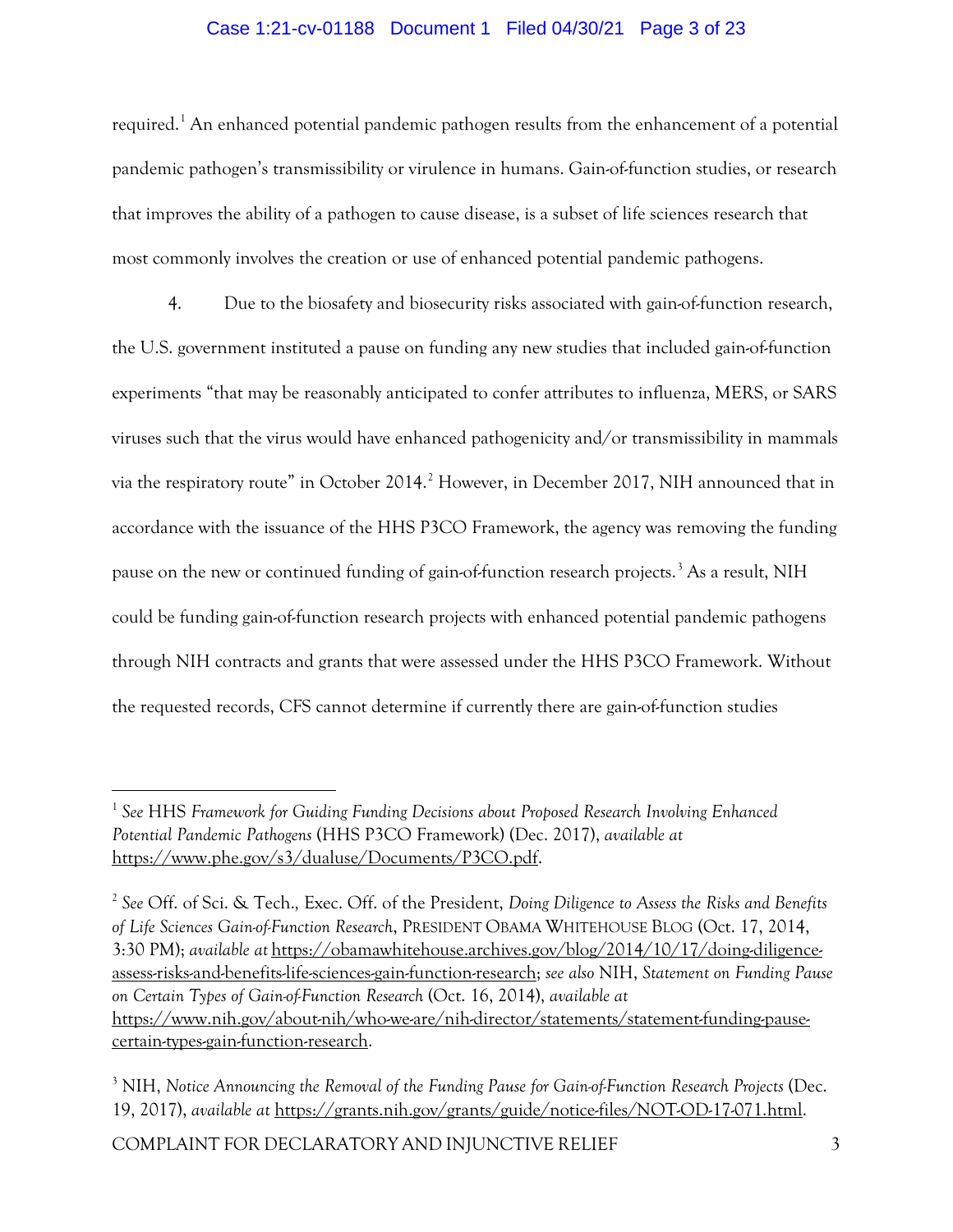#### Case 1:21-cv-01188 Document 1 Filed 04/30/21 Page 4 of 23

involving enhanced potential pandemic pathogens being funded by NIH that have undergone the HHS P3CO Framework's multidisciplinary, department-level pre-funding review and evaluation; and whether the P3CO review process of such proposed research complied with applicable laws meant to safeguard human health and the environment from biohazards associated with this work.

5. Although FOIA requires NIH to release responsive records "promptly," NIH failed to comply with FOIA's statutory deadlines with respect to CFS's request. Consequently, NIH has improperly withheld responsive records, depriving CFS of its statutory right to obtain records containing crucial information concerning NIH's approval and funding of new and continued gain-of-function studies that consist of creating, transferring, or using enhanced potential pandemic pathogens in U.S. laboratories, which if released from a laboratory accident could result in catastrophic consequences to the human environment.

6. NIH is also violating FOIA by failing to conduct an adequate search for responsive records, and by failing to provide CFS with both an initial determination as to the scope of the records to be produced or withheld, and an estimated date by which the agency's search will be complete.

7. NIH's unlawful withholding of public records undermines FOIA's basic purpose of government transparency. Because prompt access to these records is necessary to effectuate FOIA's purpose, CFS respectfully asks this Court to enjoin NIH from withholding requested records, order NIH to release improperly withheld records, and grant declaratory relief.

#### **JURISDICTION AND VENUE**

8. This Court has jurisdiction over this matter pursuant to 5 U.S.C. § 552(a)(4)(B) and 28 U.S.C. § 1331.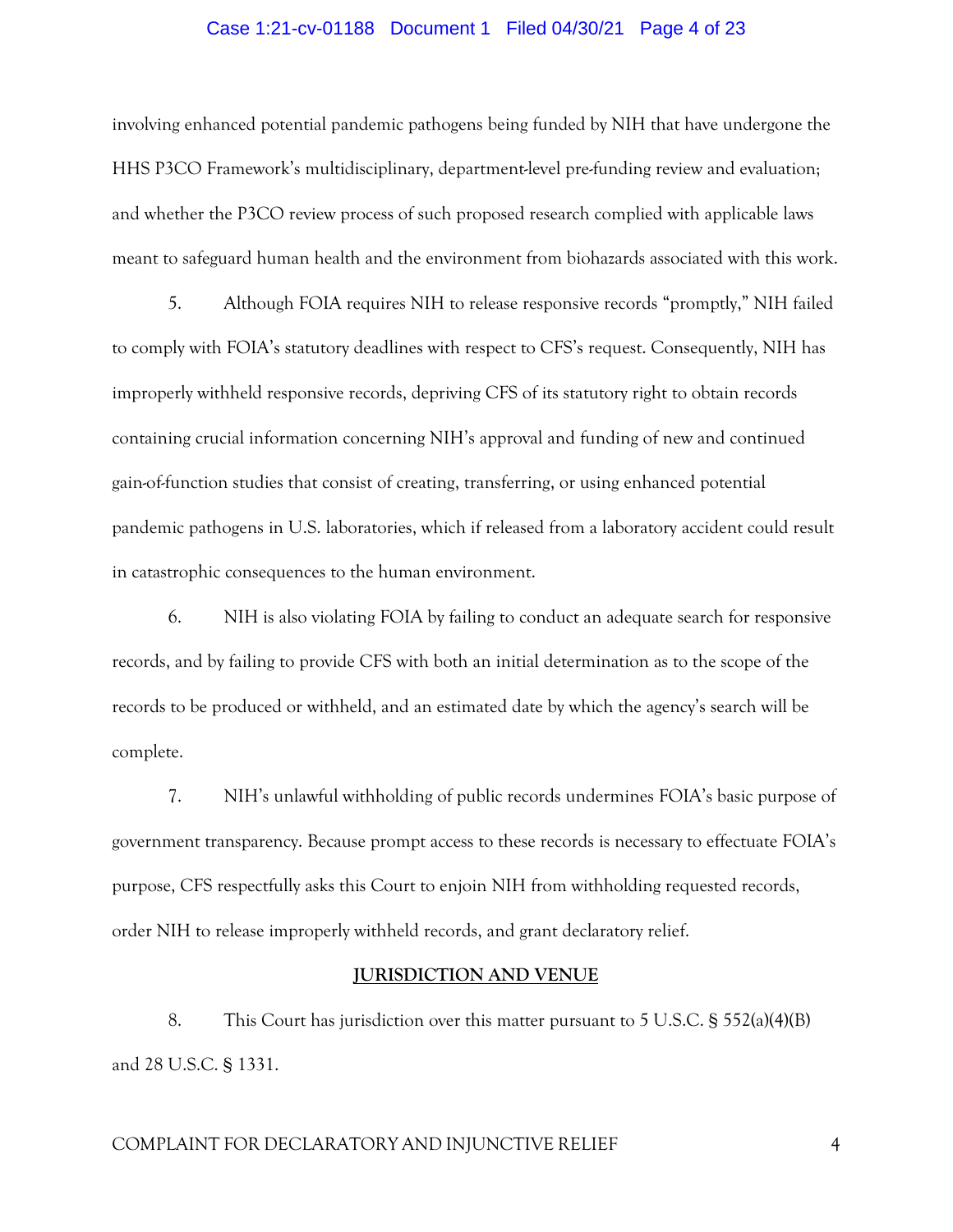# Case 1:21-cv-01188 Document 1 Filed 04/30/21 Page 5 of 23

9. Venue is proper in this district pursuant to 5 U.S.C. § 552(a)(4)(B) and 28 U.S.C. § 1391(e).

10. Declaratory relief is appropriate under 28 U.S.C. § 2201.

11. Injunctive relief is appropriate under 5 U.S.C. § 552(a)(4)(B) and 28 U.S.C. § 2202.

#### **PARTIES**

12. Plaintiff CFS is a national 501(c)(3) nonprofit public interest and environmental advocacy organization that empowers people, supports farmers, and protects the environment. CFS is a membership based nonprofit organization with over 970,000 members that works to address the impacts of the food system on public health, animal welfare, and the environment. CFS often uses information requests to challenge government abuses and corporate wrongdoing, advocate for policy change, and educate the public about the harms of industrial agriculture. Through nearly two decades of involvement in public interest and environmental litigation and policymaking as it relates to food, CFS has demonstrated its ability to take technical information provided by government agencies and distill it into a format that is accessible to the public. CFS employs science and policy experts who have analyzed FOIA, federal public health and environmental laws, and human health, environmental, and scientific reports for their entire careers. CFS puts out reports on a range of food and agriculture topics, including GE organisms such as GE foods, crops, animals, insects, and viruses—as well as other topics that tend to be difficult for the layperson to understand without professional assistance. CFS has been engaged in ongoing efforts to educate our members and the public about the ongoing harms of GE organisms, including laboratory-generated potential pandemic pathogens, to human health, animal welfare,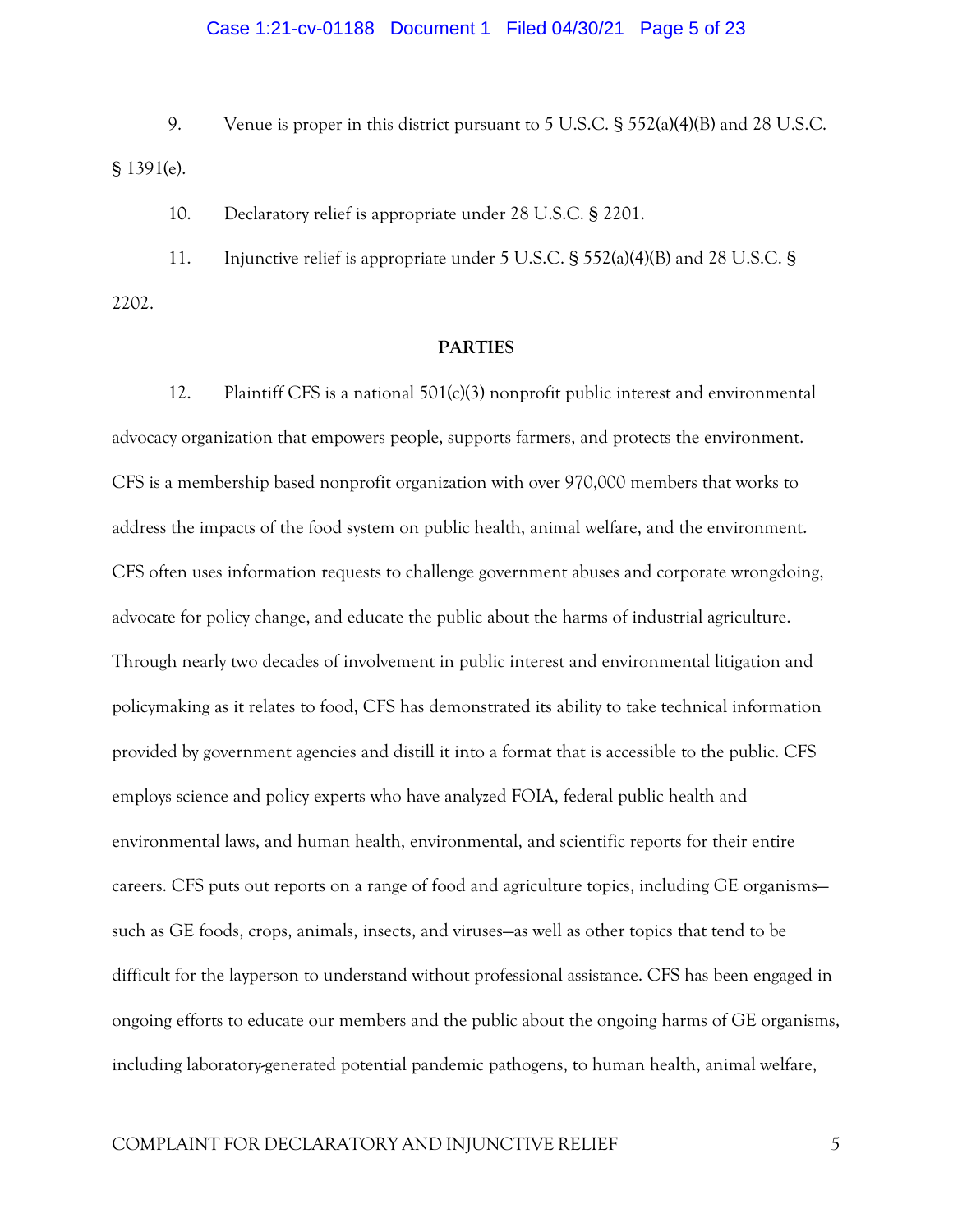#### Case 1:21-cv-01188 Document 1 Filed 04/30/21 Page 6 of 23

and the environment. CFS and its members are harmed by NIH's violations of FOIA, as such violations preclude CFS from gaining a full understanding of the decision-making process regarding the underlying agency actions, and prevent CFS from disseminating information to the public concerning NIH's oversight and funding of gain-of-function studies with enhanced potential pandemic pathogens that could cause worldwide catastrophic harm to human and animal health and the environment if released, accidentally or intentionally, from a laboratory in the United States.

13. Defendant NIH is an agency of United States Government with the Department of Health and Human Services. NIH is in possession and control of the records that CFS seeks, and is an agency within the meaning of  $5 \text{ U.S.C.}$  §  $552(f)(1)$ . NIH is therefore subject to FOIA.

#### **STATUTORY BACKGROUND**

14. The basic purpose of FOIA is to promote government transparency and public oversight of agency action. *See, e.g., Dep't of Air Force v. Rose*, 425 U.S. 352, 360-61 (1976) (noting that "disclosure, not secrecy is the dominant objective of the Act"). The statute effectuates this objective by establishing the public's right "to pierce the veil of administrative secrecy" and access all federal agency records, *id.*, unless such records may be withheld pursuant to one of nine, narrowly construed exemptions. *See* 5 U.S.C. § 552(b)(1)-(9).

15. FOIA imposes stringent deadlines on federal agencies with regard to making initial determinations in response to FOIA requests. Within twenty working days of receiving a FOIA request, an agency must determine whether it will release the requested records, and must notify the requester of its determination, the reasons for its decision, and the requester's right to appeal an adverse decision to the head of the agency. *Id.* § 552(a)(6)(A).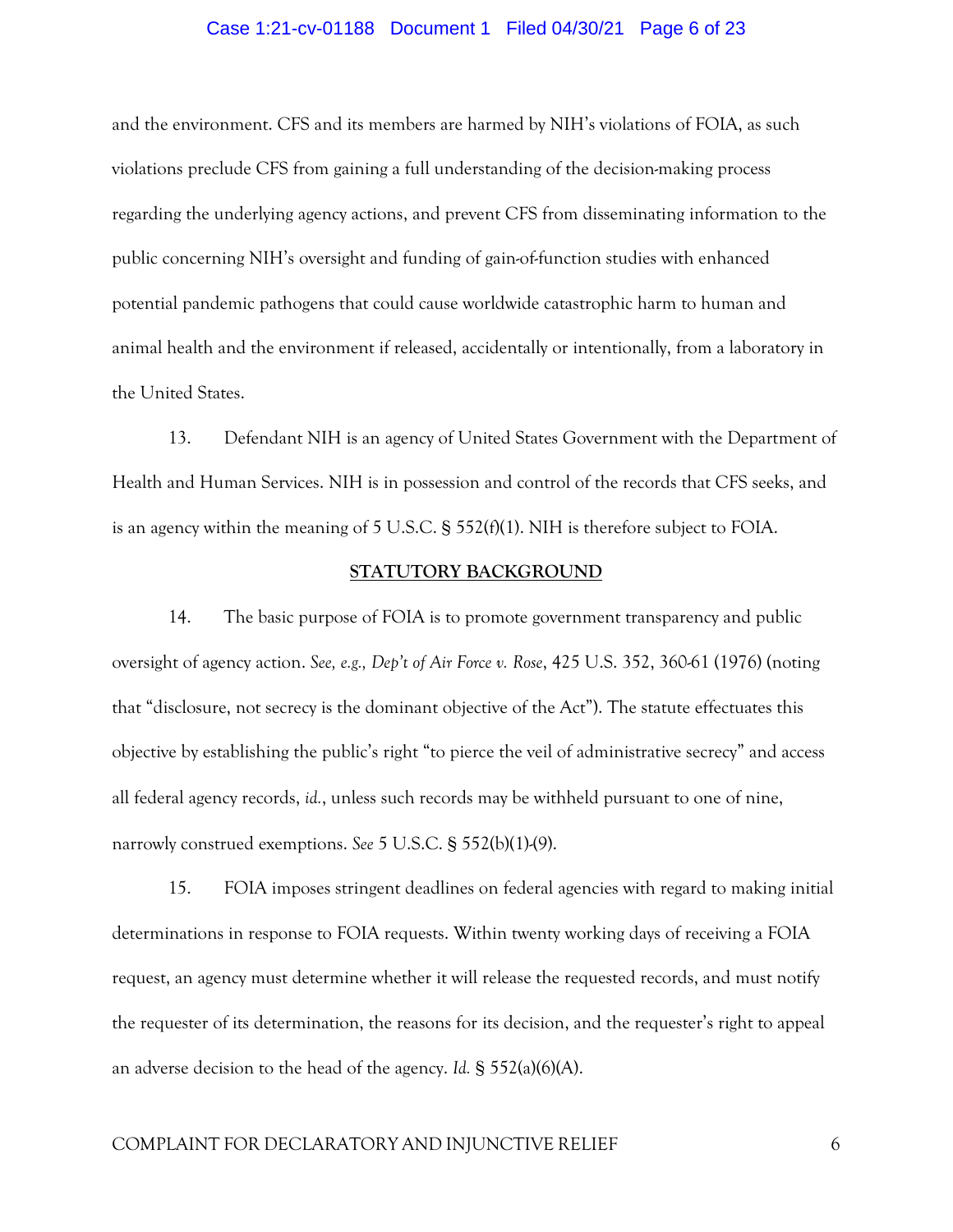# Case 1:21-cv-01188 Document 1 Filed 04/30/21 Page 7 of 23

16. Congress has specified certain limited instances in which federal agencies may extend this twenty-working-day deadline. First, an agency may toll the deadline to seek additional information or clarification from a requester, but that tolling period ends when the agency receives such information or clarification. *Id.* § 552(a)(6)(A)(ii). Second, in "unusual circumstances" an agency may extend the deadline no more than ten additional working days by providing written notice to the requester that sets forth the circumstances justifying the extension. *Id.* § 552(a)(6)(B)(i).

17. FOIA requires that an initial determination under 5 U.S.C. § 552(a)(6)(A) "must be more than just an initial statement that the agency will generally comply with a FOIA request and will produce non-exempt documents and claim exemptions in the future." *Citizens for Responsibility & Ethics in Wash. v. Fed. Election Comm'n (CREW)*, 711 F.3d 180, 188 (D.C. Cir. 2013).

18. If an agency does not comply with "FOIA's explicit timelines [for making an initial determination], the penalty is that the agency cannot rely on the administrative exhaustion requirement to keep cases [out of] court." *Id.* at 190-91; *see also* 5 U.S.C. § 552(a)(6)(C)(i) (stating that if an agency fails to respond within the applicable time limits under FOIA, the requester "shall be deemed to have exhausted his administrative remedies."). The requester thus has "immediate recourse to the courts to compel the agency's response to [her] FOIA request[s]." *Oglesby v. Dep't of Army*, 920 F.2d 57, 64 (D.C. Cir. 1990).

19. For a determination to "trigger the administrative exhaustion requirement," the agency must complete "at least" three substantive requirements: "(1) gather and review the documents; (2) determine and communicate the scope of the documents it intends to produce and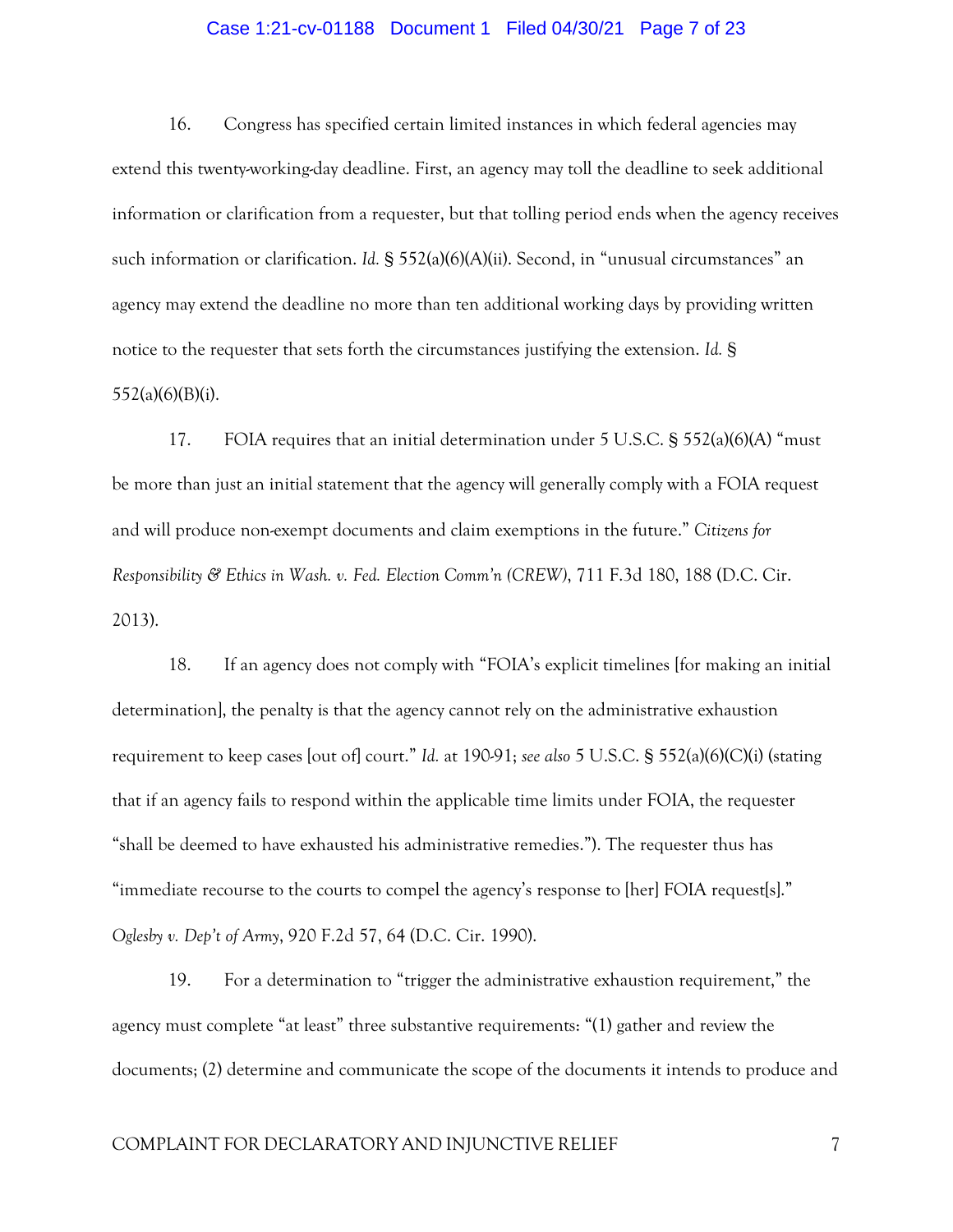## Case 1:21-cv-01188 Document 1 Filed 04/30/21 Page 8 of 23

withhold, and the reasons for withholding any documents; and (3) inform the requester that it can appeal whatever portion of the 'determination' is adverse." *CREW*, 711 F.3d at 188; *see also Oglesby*, 920 F.2d at 67 (finding that an agency's response did not trigger the exhaustion requirement because "merely inform[ing] [the requester] that he could call the agency for further information…did not qualify as notice of…right to appeal").

20. With regard to production of responsive records, "FOIA requires that the agency make the records 'promptly available,' which depending on the circumstances typically would mean within days or a few weeks of a 'determination,' not months or years." *CREW*, 711 F.3d at 188 (citing 5 U.S.C. § 552(a)(3)(A), (6)(C)(i)); *see also Payne Enterprises, Inc. v. United States*, 837 F.2d 486, 494 (D.C. Cir. 1988) (holding that "unreasonable delays in disclosing non-exempt documents violate the intent and purpose of the FOIA, and the courts have a duty to prevent these abuses.").

21. FOIA also requires that the agency provide requestors "information about the status of a request…including…an estimated date on which the agency will complete action on the request." 5 U.S.C. § 552(a)(7)(B)(ii).

22. In addition, FOIA provides a waiver for fees associated with the procurement of documents subject to FOIA requests. FOIA requires agencies to waive fees "if disclosure of the information is in the public interest because it is likely to contribute significantly to public understanding of the operations or activities of the government and is not primarily in the commercial interest of the requester." *Id.* § 552(a)(4)(A)(iii).

23. FOIA further requires each agency to "make reasonable efforts to search for [responsive] records," *id.* § 552(a)(3)(C)-(D), in a manner that is "reasonably calculated to uncover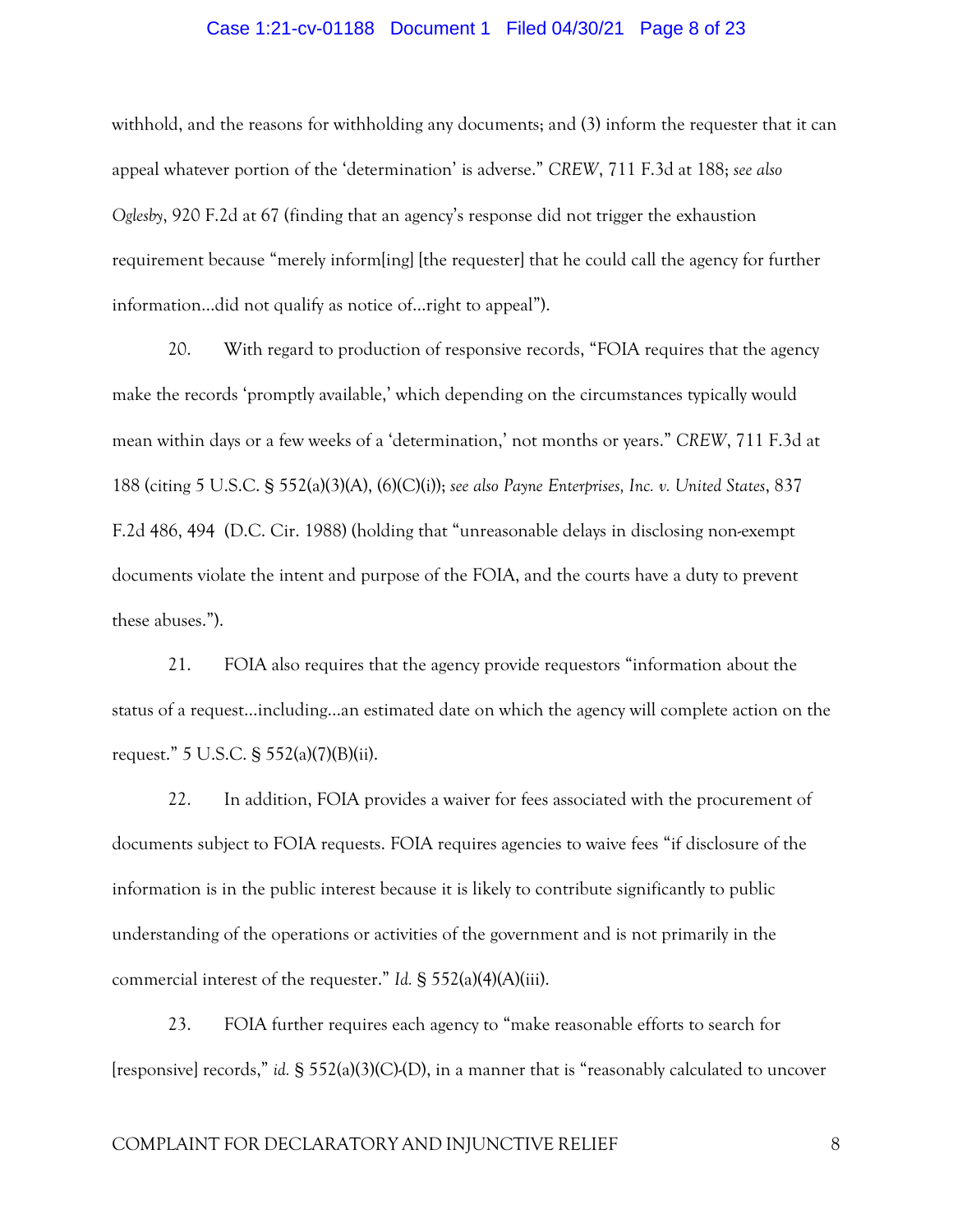#### Case 1:21-cv-01188 Document 1 Filed 04/30/21 Page 9 of 23

*all* relevant documents." *Weisberg v. DOJ*, 705 F.2d 1344, 1351 (D.C. Cir. 1983) (emphasis added); *see also Oglesby*, 920 F.2d at 68 (An "agency cannot limit its search to only one record system if there are others that are likely to turn up the information requested.").

24. Similarly, "if an agency has reason to know that certain places may contain responsive documents," the agency is required to search those places. *Valencia-Lucena v. U.S. Coast Guard*, 180 F.3d 321, 327 (D.C. Cir. 1999); *Pub. Emps. for Env't Resp. v. EPA*, 314 F. Supp. 3d 68, 75 (D.D.C. 2018) (holding that "if an agency has reason to know that certain places may contain responsive documents, it is obligated…to search" under FOIA).

25. An agency bears the burden to demonstrate with reasonable detail that the "search terms and type of search performed" was likely to uncover *all* responsive records. *Oglesby*, 920 F.2d at 68; *Steinberg v. DOJ*, 23 F.3d 548, 552 (D.C. Cir. 1994) (holding that an agency must provide affidavits explaining "what records were searched, by whom, and through what process" to satisfy the agency's burden); *Int'l Couns. Bureau v. DOD*, 101 F. Supp. 3d 48, 51 (D.D.C. 2015). ("Conclusory statements that the agency has reviewed relevant files are insufficient.")

26. The agency must also demonstrate that the scope of the agency's search was adequate. When tailoring the scope of the search, "an agency also has a duty to construe a FOIA request liberally." *Nation Mag., Wash. Bureau v. U.S. Customs Serv.*, 71 F.3d 885, 890 (D.C. Cir. 1995). FOIA's requirement that "a request for disclosure specify 'identifiable records' calls for 'a reasonable description'" allowing agency personnel to locate the records sought, but cannot "be used as a method of withholding records." *Bristol-Myers Co. v. FTC*, 424 F.2d 935, 938 (D.C. Cir. 1970); *Yagman v. Pompeo*, 868 F.3d 1075, 1079 (9th Cir. 2017) (holding that the scope of a request is clear if it provides "*some* reasonable description" of the requested records, such as times, dates,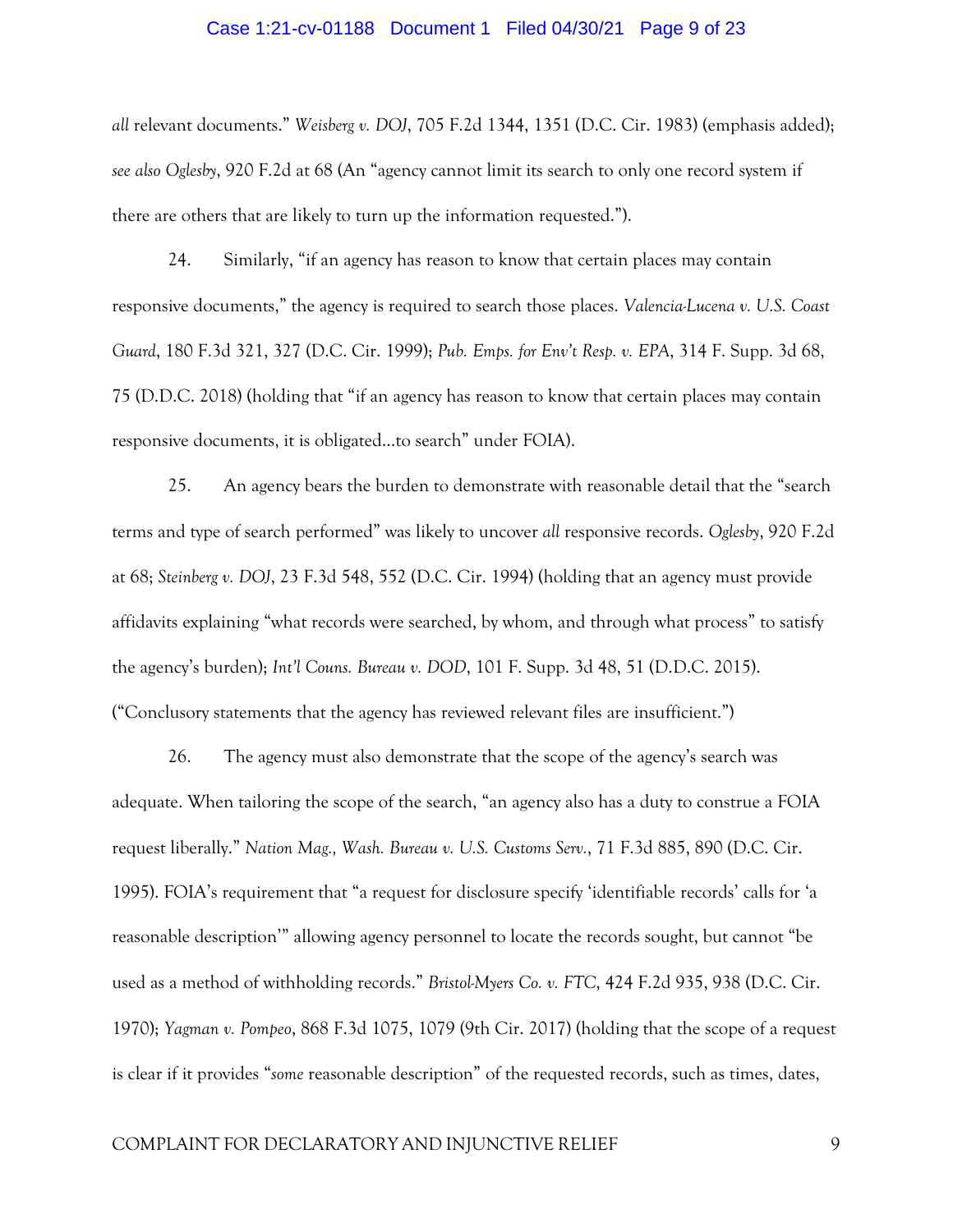## Case 1:21-cv-01188 Document 1 Filed 04/30/21 Page 10 of 23

locations, types of documents, or types of information) (emphasis in original); *see also Shapiro v. CIA*, 170 F. Supp. 3d 147, 155 (D.D.C. 2016) (holding that the "reasonable-description requirement" under FOIA, "does not doom requests that *precisely* describe the records sought, even if compliance might overwhelm an agency's response team") (emphasis in original).

27. After an agency identifies a responsive record, the agency must disclose the entire record "as a unit," unless a statutory exemption allows the agency "to redact specific information within [the record]." *Am. Immigr. Law. Ass'n v. Exec. Off. for Immigr. Rev.*, 830 F.3d 667, 677 (D.C. Cir. 2016); *see also* 5 U.S.C. § 552(a)(3)(A), (d). The agency may not "redact particular information within the responsive record on the basis that the information is non-responsive." *Am. Immigr. Law. Ass'n*, 830 F.3d at 678.

28. In certain limited instances, an agency may withhold records or portions of records pursuant to nine specific exemptions. 5 U.S.C. § 552(b). These exemptions "were explicitly made exclusive" and "must be narrowly construed" in keeping with FOIA's presumption in favor of disclosure. *Milner v. Dep't of Navy*, 562 U.S. 562, 566 (2011).

29. An agency can only withhold information in a responsive record "if the agency reasonably foresees that disclosure would harm an interest protected by an exemption described in [FOIA]" or "disclosure is prohibited by law." 5 U.S.C. § 552(a)(8)(A).

30. FOIA places the burden on the agency to prove that it may withhold responsive records or portions of records from a requester. *Id.* § 552(a)(4)(B). In order to satisfy this burden, the agency must submit affidavits that "describe the documents and the justifications for nondisclosure with reasonably specific detail," and "demonstrate that the information withheld logically falls within the claimed exemption." *Int'l Couns. Bureau v. U.S. Dep't of Def.*, 657 F. Supp.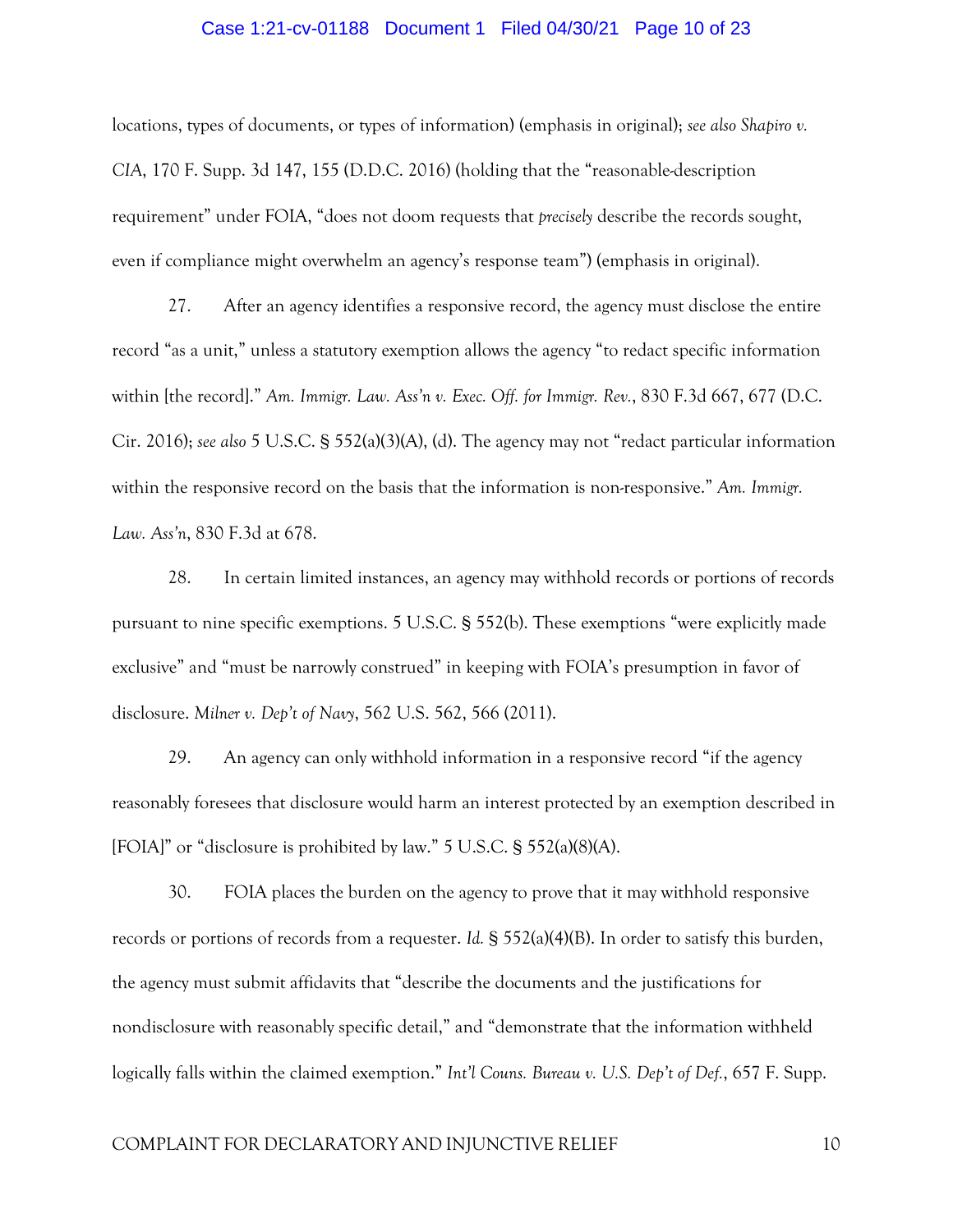## Case 1:21-cv-01188 Document 1 Filed 04/30/21 Page 11 of 23

2d 33, 38 (D.D.C. 2009). An agency fails to satisfy this burden if its affidavit is refuted "by contrary evidence in the record" or "by evidence of agency bad faith." *Id.* 

31. Moreover, if information contained in a document falls within one of FOIA's enumerated exemptions, an agency may not simply withhold the entire document. *See Jud. Watch, Inc. v. HHS*, 27 F. Supp. 2d 240, 246 (D.D.C. 1998) (observing that courts must "make specific findings as to the extent to which nonexempt responsive material might be 'segregated' from exempt materials and released") (citing *Krikorian v. Dep't of State*, 984 F.2d 461, 466 (D.C. Cir. 1993)). An agency is required to take reasonable steps to segregate and disclose *all* reasonably segregable portions of a withheld document. *See Krikorian*, 984 F.2d at 466 (holding that "the 'segregability' requirement applies to all documents and all exemptions in the FOIA."); 5 U.S.C. § 552(a)(8)(A)(ii).

32. If an agency cannot adequately justify withholding records in full or in part, FOIA provides this Court jurisdiction "to enjoin the agency from withholding agency records and to order the production of any agency records improperly withheld from the complainant." 5 U.S.C.  $\S$  552(a)(4)(B).

33. Finally, this Court also "has the authority to oversee and supervise the agency's progress in responding to the request." *Seavey v. DOJ*, 266 F. Supp. 3d 241, 244 (D.D.C. 2017) (citing *CREW*, 711 F.3d at 189); *see also Clemente v. FBI*, 71 F. Supp. 3d 262, 269 (D.D.C. 2014) (a court "may use its equitable powers to require the agency to process documents according to a court-imposed timeline.").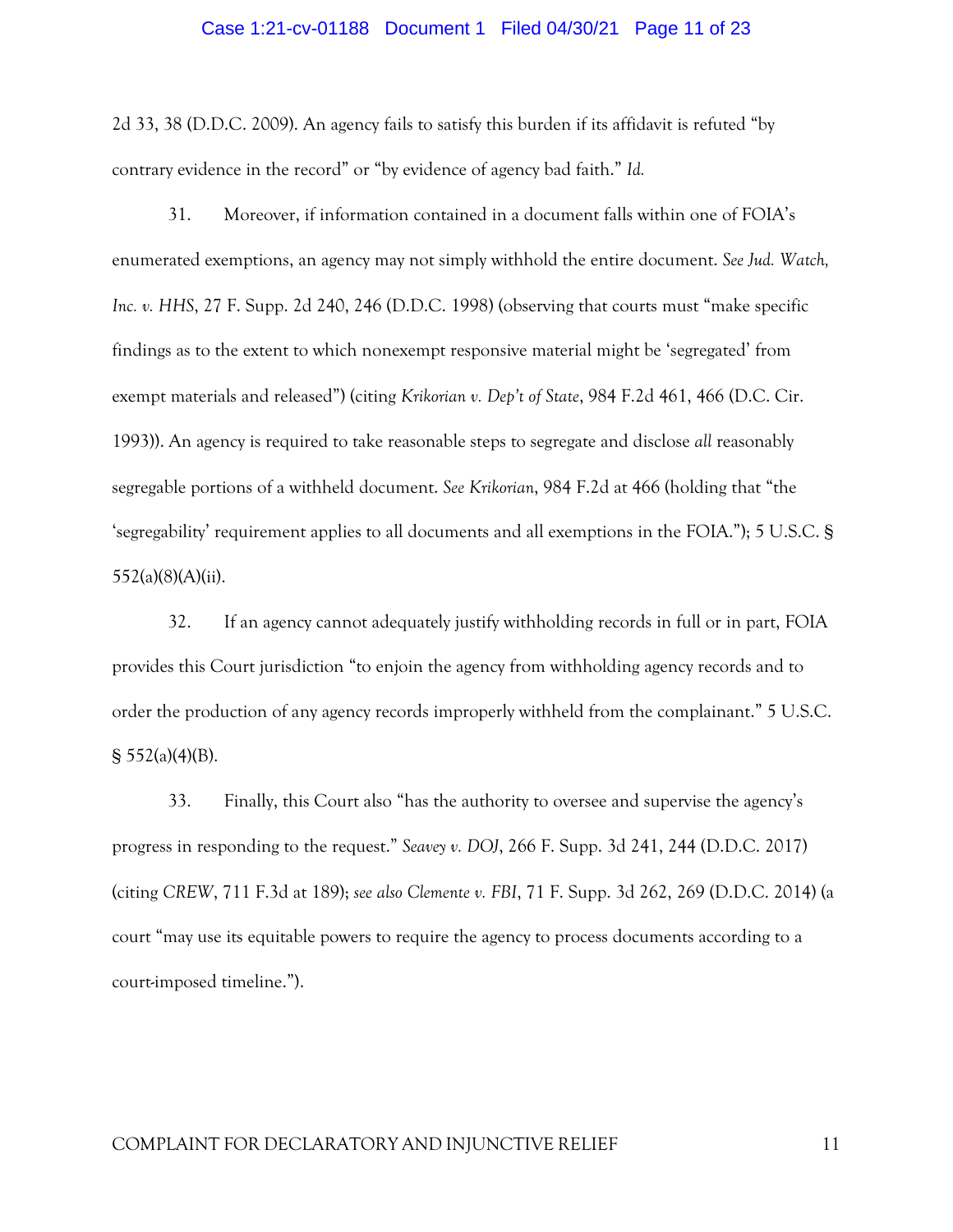#### **FACTUAL BACKGROUND**

34. CFS, through its GE Campaign, works to protect human health, animal welfare, and the environment from the adverse impacts associated with the creation and use of GE organisms, including laboratory-engineered potential pandemic pathogens that are often created, transferred, or used in gain-of-function studies on influenza, MERS, and SARS.

35. On September 4, 2020, CFS submitted a FOIA request to NIH, seeking "[a]ny and all documents, from January 1, 2017 to present, related to the approval of applications for National Institutes of Health (NIH) contracts or grants to fund gain-of-function studies and/or experiments related to potential pandemic pathogens (PPPs)." Agency FOIA Case Number 55084 (September 4, 2020 FOIA Request). CFS explained that release of the requested records was in the public's best interest because disclosure would significantly contribute to public understanding of the operations or activities of government, and because obtaining the information was of no commercial interest to CFS.

36. An initial determination on the September 4, 2020 FOIA Request was due by October 5, 2020, twenty working days after the date CFS submitted the request.

37. On September 11, 2020, NIH sent an email acknowledging the receipt of CFS's FOIA Request, and assigned the request FOIA Case Number 55084. An interim letter attached to the September 11, 2020 email stated that the letter "acknowledges [CFS's] September 4, 2020, [FOIA] request which was addressed to…[NIH's] National Institute of Allergy and Infectious Diseases (NIAID), and received in this office on September 8, 2020." NIH's letter also informed CFS of the following:

[NIH is] searching the files of the Division of Microbiology and Infectious Diseases, NIAID for records responsive to [CFS's] request. If any documents responsive to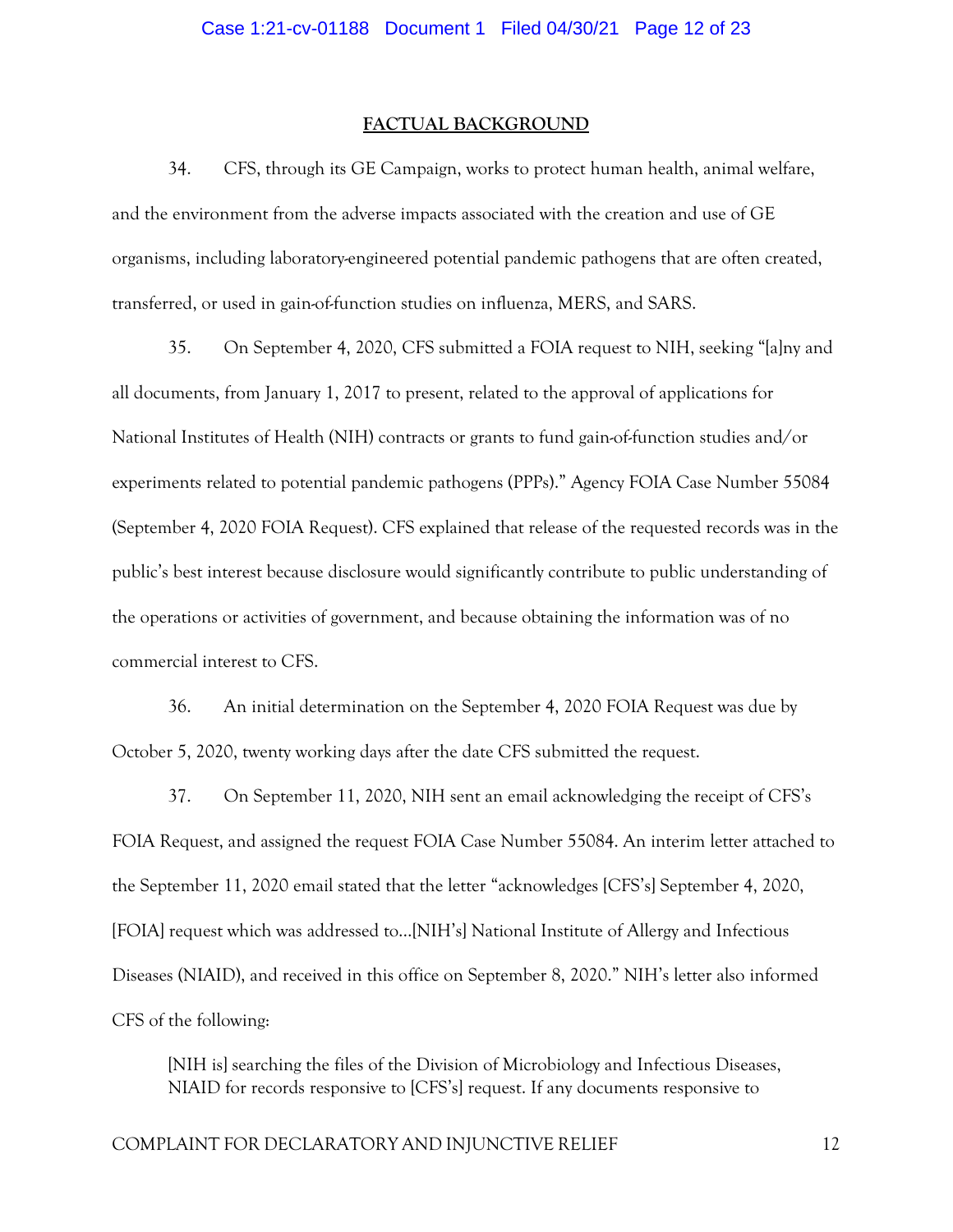#### Case 1:21-cv-01188 Document 1 Filed 04/30/21 Page 13 of 23

[CFS's] request are located, they will be reviewed for releasability, and all releasable information will be sent to [CFS]. [NIH is] asking the grantee to advise this office if release of the material you requested will adversely affect any patent rights or reveal other confidential commercial or financial information. Subsequent to receipt of such advice this office will make a decision regarding releasability. …

[NIH] will do everything possible to comply with your request in a timely manner. …

Because [NIH is] uncertain that any applicable fees will exceed [NIH's] minimum charge (\$25.00), [NIH is] not addressing [CFS's] request for a fee waiver at this time. However, if [NIH] determine[s] there will be fees associated with processing [CFS's] requests, [NIH] will contact [CFS] at that time.

38. On March 1, 2021, CFS emailed NIH requesting that the agency provide CFS with an update status regarding CFS's September 4, 2020 FOIA Request, including an estimated completion date for NIH to produce responsive records to the request. That same day, CFS sent NIH another email, requesting that the agency narrow the scope of the FOIA request to search only for NIH contracts and grants that were evaluated and approved under the HHS P3CO Framework to help NIH to identify and produce "the exact documents" CFS is in search of more quickly, and "to limit the number of potentially responsive documents [NIH] would need to review before producing." Specifically, CFS requested that NIH narrow the September 4, 2020 FOIA Request to "[a]ny and all documents, from January 1, 2017 to present, related to NIH contracts and/or grants to fund gain-of-function research of concern studies and/or experiments with potential pandemic pathogens (PPPs) approved under the HHS P3CO Framework."

39. On March 3, 2021, NIH responded agreeing to CFS's March 1, 2021 request to narrow the scope of the September 4, 2020 FOIA Request, stating that "the narrow scope will definitely help with the time it takes to review the records that have been provided to [NIH]," and that the agency "will amend [CFS's] request accordingly." NIH advised CFS that NIH "may have to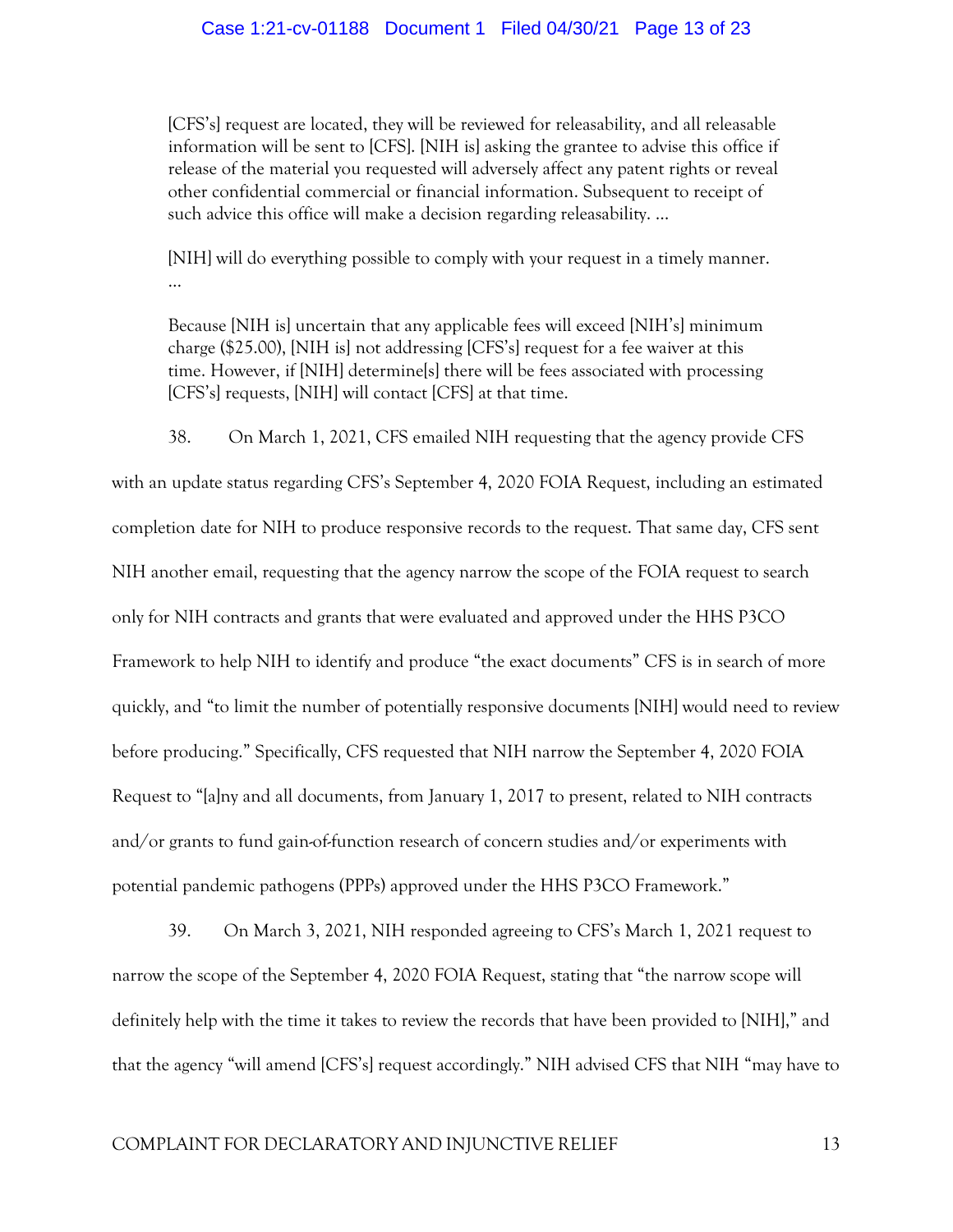#### Case 1:21-cv-01188 Document 1 Filed 04/30/21 Page 14 of 23

conduct pre-disclosure notification on some of the records though which will also take some time." Additionally, NIH informed CFS that NIH "[u]nfortunately at this time…cannot provide an estimated completion date because there are several requests ahead of [CFS's] in [NIH's] queue."

40. CFS emailed NIH again on March 31, 2021, to request an update regarding CFS's September 4, 2020 FOIA Request, FOIA Case Number 55084. CFS notified NIH that more than twenty working days had passed since CFS sent the March 1, 2021 email narrowing the scope of its September 4, 2020 FOIA Request to only documents, from January 1, 2017 to present, related to a very small subset of NIH contracts and grants to fund gain-of-function studies and experiments with potential pandemic pathogens approved under the HHS P3CO Framework—a subset that already would have been included within the scope of the broader search language. CFS continued by informing NIH that it had yet to receive an initial determination or estimated completion date. In a good faith effort to work with NIH and to help speed up the record production process, CFS asked if NIH would be willing to discuss a rolling production schedule. Lastly, CFS requested NIH provide it with "any other recommendations to help expedite the production of responsive records to this request."

41. On April 1, 2021, NIH responded to CFS's March 31, 2021 inquiry stating that NIH is collecting records to the September 4, 2020 Request, FOIA Case Number 55084, but that the agency has been "inundated with requests over the past year due to the Coronavirus pandemic." The agency advised that CFS's September 4, 2020 FOIA Request is in NIH's complex queue with twenty-eight FOIA requests ahead of its request, and an additional four FOIA requests in the expedited queue ahead of those other twenty-eight requests. NIH also stated that the agency "[u]nfortunately…[is] unable to do a rolling production of the documents because [NIH] will have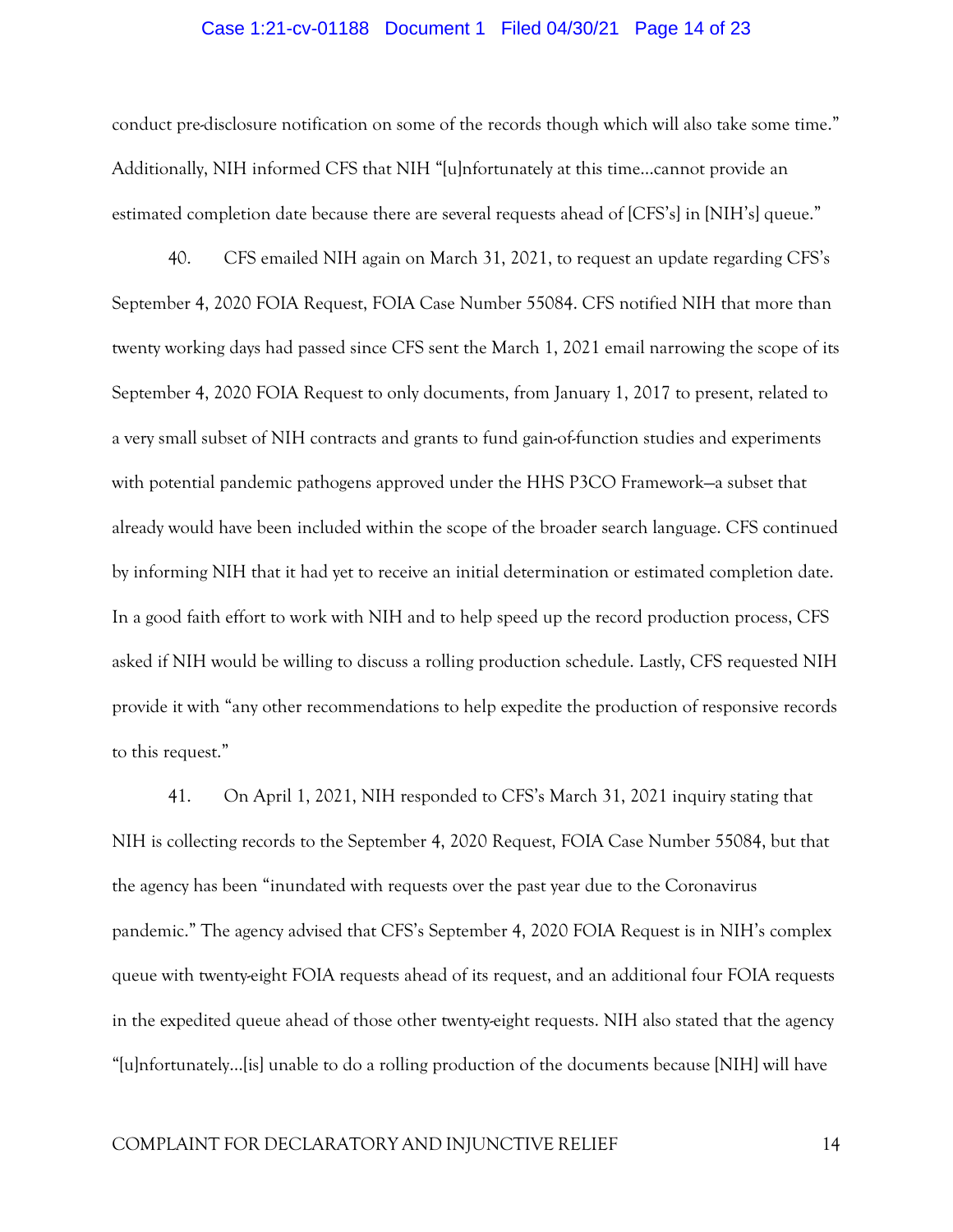## Case 1:21-cv-01188 Document 1 Filed 04/30/21 Page 15 of 23

to conduct pre-disclosure notification on records that originated from outside the National Institute of Allergy and Infectious Diseases," and then "[t]he records will also have to be reviewed by [HHS] once [NIH is] done with [its] part because of the HHS emails within the documents." NIH concluded stating that the agency "hope[s] to have a response to [CFS] by the end of September but again it is difficult to provide an estimated completion date at this time."

42. Seven months, twenty-six days has passed since CFS submitted its September 4, 2020 FOIA Request to NIH, and the agency has not provided an initial determination in response to the September 4, 2020 FOIA Request, supplied an estimated date of completion, or produced any responsive records. NIH has failed to provide a determination describing the scope of the records it intends to produce or withhold, the reasons for withholding any records, or informed CFS that it may appeal any specific adverse determination within the relevant time period in 5 U.S.C. § 552(a)(6)(A)(i) or 5 U.S.C. § 552(a)(6)(B).

43. CFS is deemed to have exhausted its administrative remedies pursuant to 5 U.S.C.  $§ 552(a)(6)(C)(i).$ 

44. As of the date of this complaint, CFS has received no further communications from NIH.

45. None of FOIA's nine exemptions to the statute's disclosure mandate apply to the records that are responsive to the September 4, 2020 FOIA Request.

46. CFS has been required to expend resources to prosecute this action.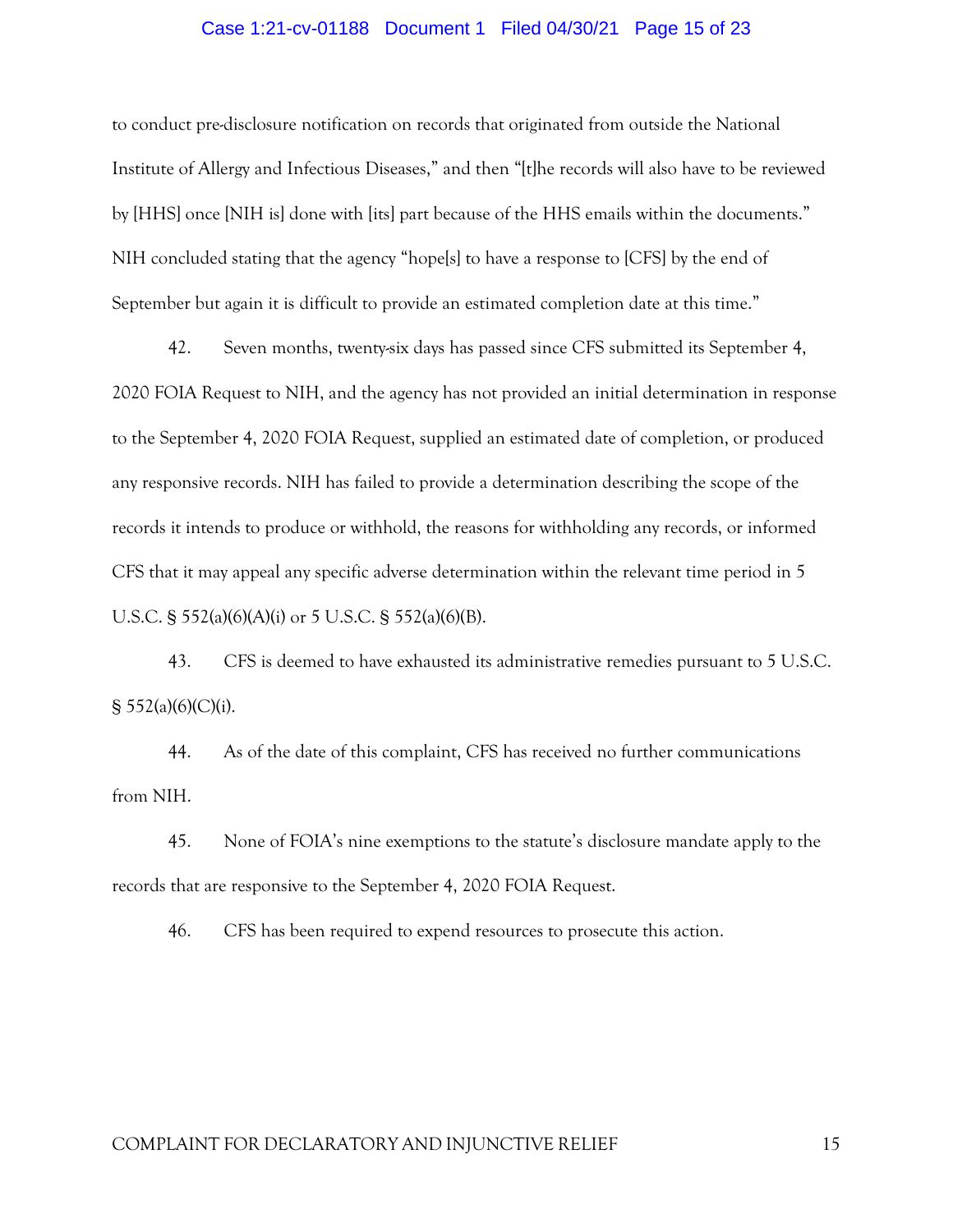#### **CLAIMS FOR RELIEF**

#### **FIRST CLAIM FOR RELIEF:**

### **VIOLATION OF THE FREEDOM OF INFORMATION ACT**

**Failure to Comply with FOIA's Mandatory Determination Deadline for CFS's FOIA Request**

47. Plaintiff realleges and incorporates by reference the allegations made in all preceding paragraphs.

48. NIH violated FOIA by failing to make a determination on CFS's September 4, 2020 FOIA Request, FOIA Case Number 55084. 5 U.S.C. § 552(a)(6).

49. CFS has a statutory right to receive a determination within the congressionally mandated deadline of twenty working days. *Id.*

50. Nearly eight months has passed since CFS filed the September 4, 2020 FOIA

Request. To date, NIH has not provided a determination, notwithstanding the requirement of 5 U.S.C. § 552(a)(6)(A) of an agency response within twenty working days detailing the scope of the records the agency intends to produce and withhold, the reasons for making that determination, and an explanation of the process by which a requester can administratively appeal that determination.

51. Even accounting for a ten-working-day extension, NIH has still failed to meet the deadline by which an initial determination is required.

52. NIH's failure to make an initial determination with regard to the September 4, 2020 FOIA Request, thus unlawfully delaying its response beyond the deadline that FOIA mandates, has prejudiced CFS's ability to timely obtain public records. *Id.* § 552(a)(6)(A)(i).

53. As such, CFS has exhausted the applicable administrative remedies with respect to the September 4, 2020 FOIA Request pursuant to 5 U.S.C. § 552(a)(6)(C)(i).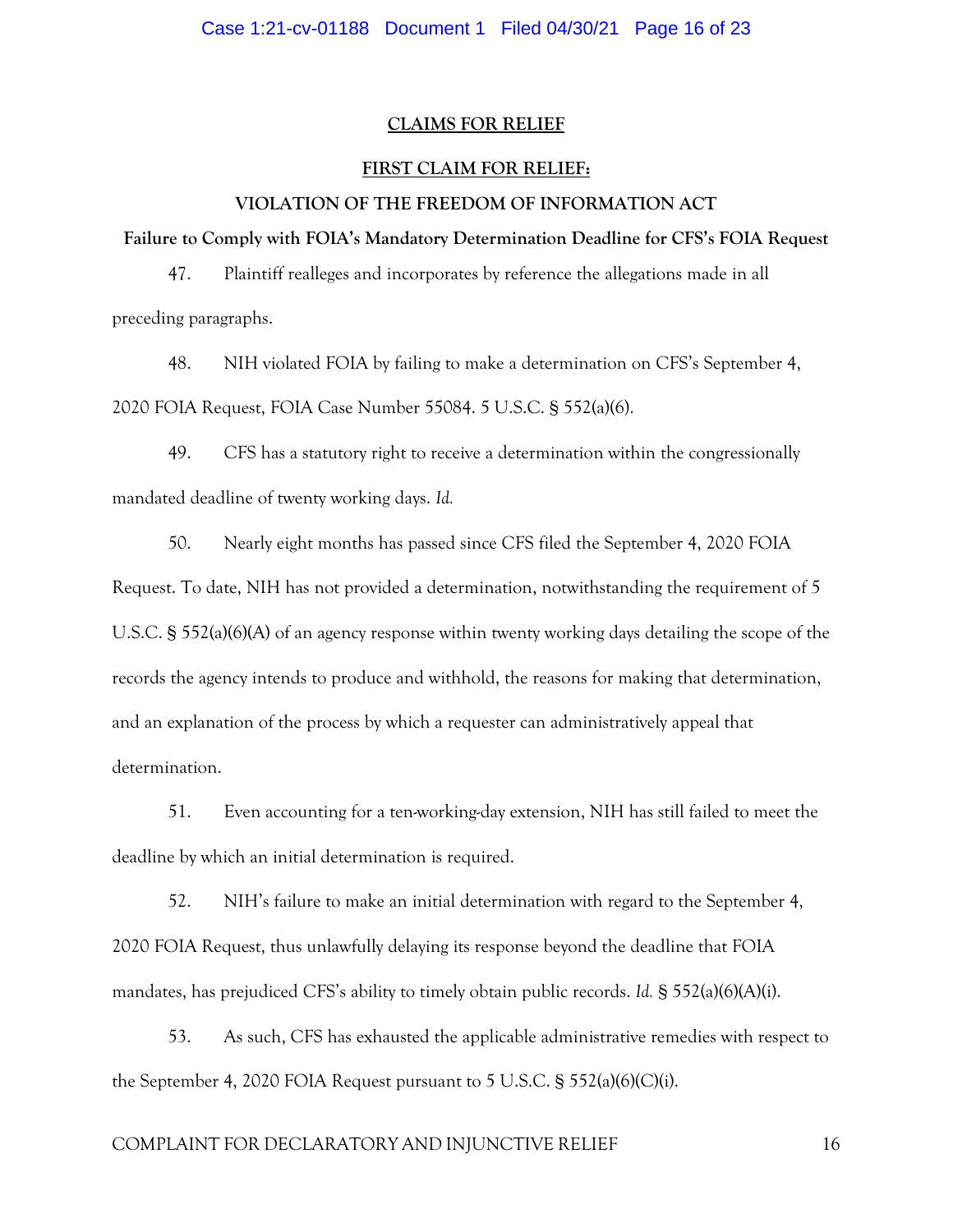# Case 1:21-cv-01188 Document 1 Filed 04/30/21 Page 17 of 23

54. Due to the nature of CFS's organizational activities, it will undoubtedly continue to employ FOIA's provisions in record requests to NIH in the foreseeable future.

55. CFS's organizational activities will be adversely affected if NIH continues to violate FOIA by failing to disclose responsive records as it has in this case.

56. Unless enjoined and made subject to a declaration of CFS's legal rights by this Court, NIH will continue to violate CFS's rights to receive public records under FOIA.

57. CFS is entitled to reasonable costs of litigation, including attorney fees, pursuant to FOIA. *Id.* § 552(a)(4)(E).

#### **SECOND CLAIM FOR RELIEF:**

# **VIOLATION OF THE FREEDOM OF INFORMATION ACT**

#### **Failure to Conduct an Adequate Search for Responsive Records to CFS's FOIA Request**

58. Plaintiff realleges and incorporates by reference the allegations made in all preceding paragraphs.

59. NIH violated FOIA by failing to conduct an adequate search for responsive records pursuant to 5 U.S.C.  $\S$  552(a)(3)(C)-(D).

60. CFS has a statutory right to have NIH process its September 4, 2020 FOIA Request, FOIA Case Number 55084, in a manner that complies with FOIA. 5 U.S.C. §  $552(a)(3)(C)$ -(D).

61. NIH violated CFS's right when it unlawfully failed to undertake a search that is reasonably calculated to locate all records that are responsive to the September 4, 2020 FOIA Request, thus prejudicing CFS's ability to timely obtain public records.

62. CFS has exhausted the applicable administrative remedies with respect to the September 4, 2020 FOIA Request pursuant to 5 U.S.C. § 552(a)(6)(C)(i).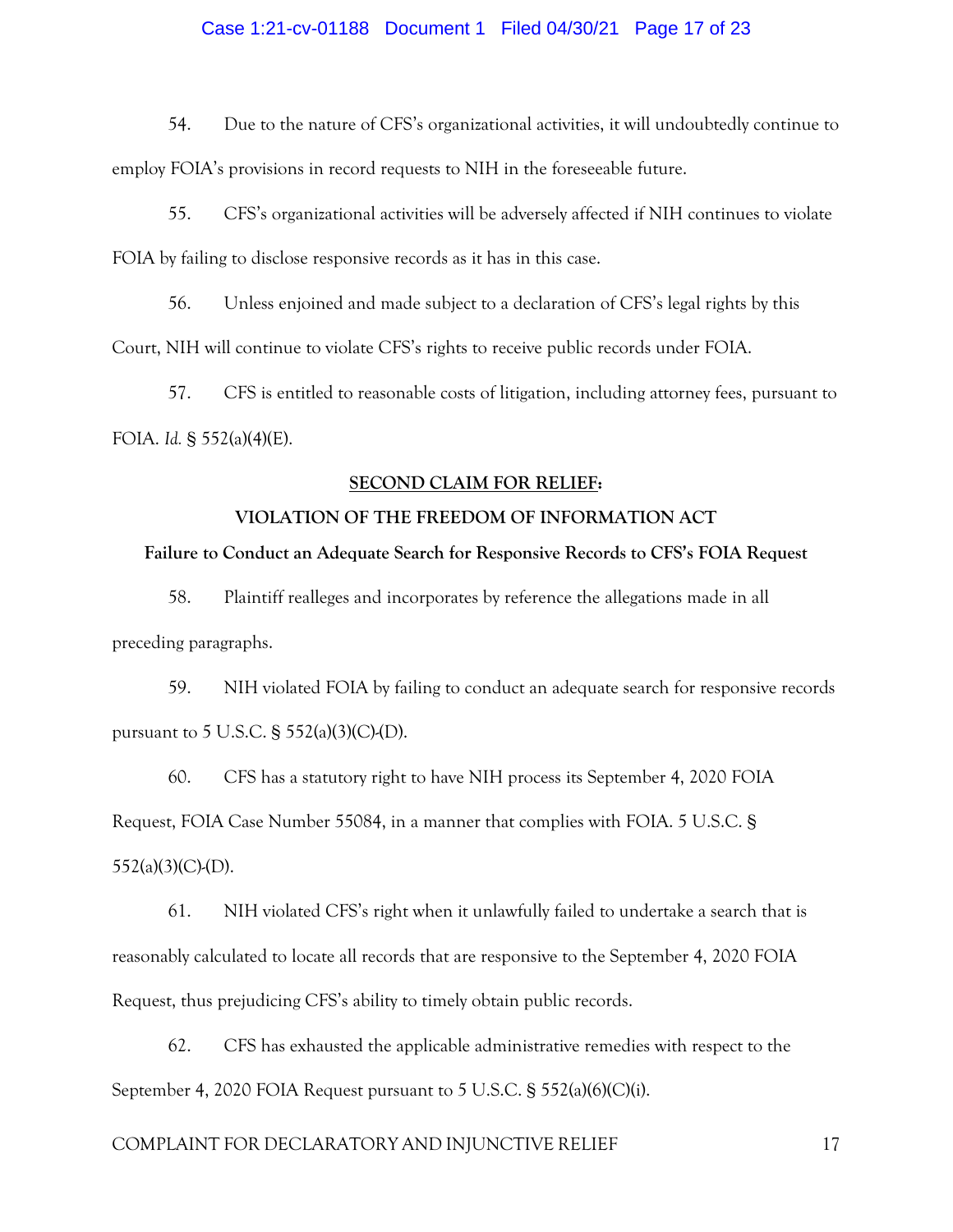# Case 1:21-cv-01188 Document 1 Filed 04/30/21 Page 18 of 23

63. Due to the nature of CFS's organizational activities, it will undoubtedly continue to employ FOIA's provisions in record requests to NIH in the foreseeable future.

64. CFS's organizational activities will be adversely affected if NIH continues to violate FOIA by failing to disclose responsive records as it has in this case.

65. Unless enjoined and made subject to a declaration of CFS's legal rights by this Court, NIH will continue to violate CFS's rights to receive public records under FOIA.

66. CFS is entitled to reasonable costs of litigation, including attorney fees, pursuant to FOIA. *Id.* § 552(a)(4)(E).

#### **THIRD CLAIM FOR RELIEF:**

# **VIOLATION OF THE FREEDOM OF INFORMATION ACT Failure to Disclose All Responsive Records to CFS's FOIA Request**

67. Plaintiff realleges and incorporates by reference the allegations made in all preceding paragraphs.

68. NIH violated FOIA by failing to promptly disclose records that are responsive to CFS's September 4, 2020 FOIA Request, FOIA Case Number 55084. 5 U.S.C. § 552(a)(4)(B).

69. CFS has a statutory right to the records it seeks, and there are no applicable exemptions under FOIA that provide a legal basis for NIH to withhold these records from CFS. *See id.* § 552(b)(1)-(9).

70. To date, NIH has not provided any records requested by CFS in the September 4, 2020 FOIA Request, notwithstanding the requirement of 5 U.S.C. § 552(a)(3)(A) and 5 U.S.C. § 552(a)(6)(C) to make agency records "promptly available."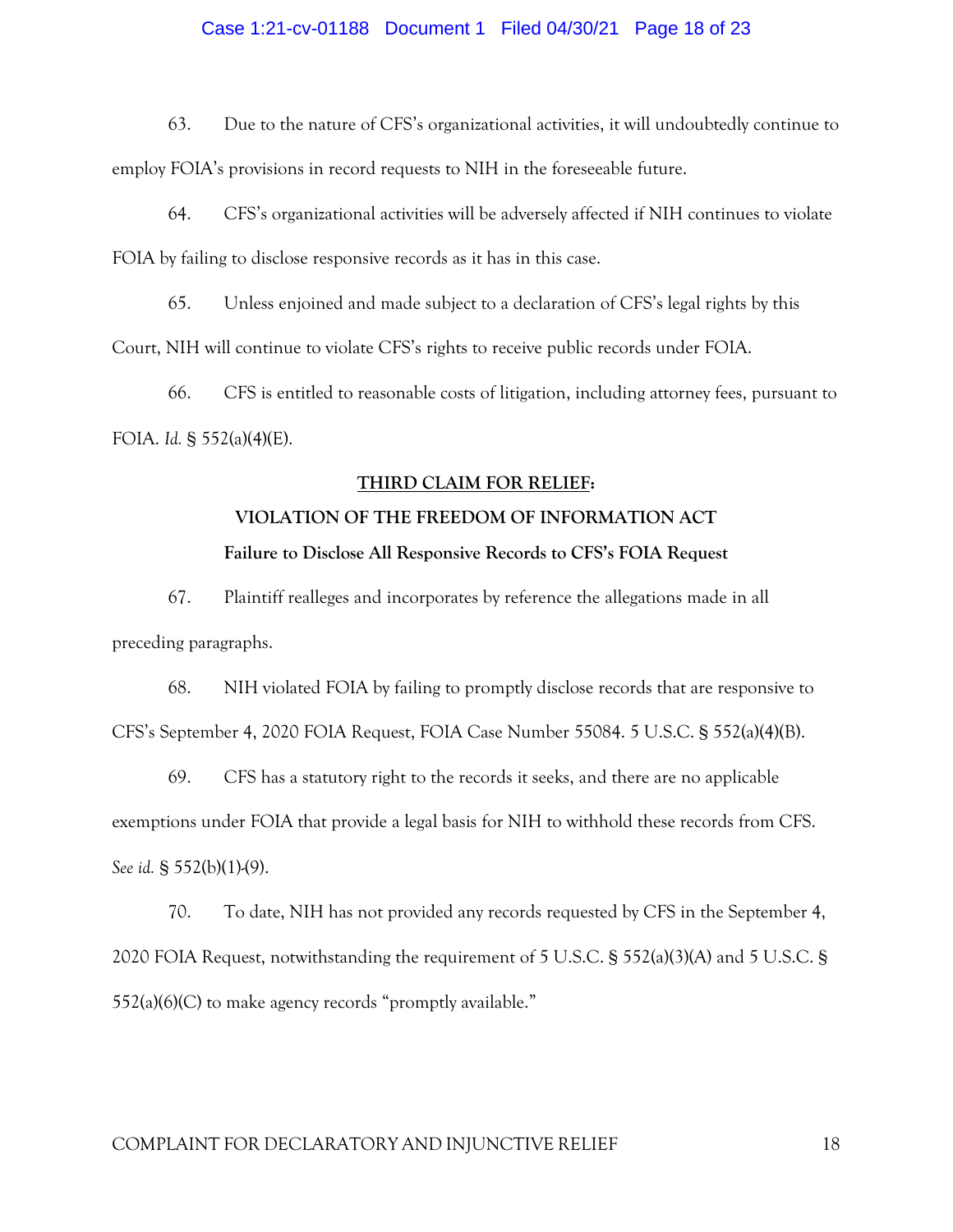# Case 1:21-cv-01188 Document 1 Filed 04/30/21 Page 19 of 23

71. As such, NIH is wrongfully withholding disclosure of information sought by CFS,

information to which it is entitled and for which no valid disclosure exemption has been claimed. NIH's unlawful withholding prejudices CFS's ability to timely obtain public records.

72. CFS has exhausted the applicable administrative remedies with respect to the September 4, 2020 FOIA Request pursuant to 5 U.S.C. § 552(a)(6)(C)(i).

73. Due to the nature of CFS's organizational activities, it will undoubtedly continue to employ FOIA's provisions in record requests to NIH in the foreseeable future.

74. CFS's organizational activities will be adversely affected if NIH continues to violate FOIA by failing to disclose responsive records as it has in this case.

75. Unless enjoined and made subject to a declaration of CFS's legal rights by this

Court, NIH will continue to violate CFS's rights to receive public records under FOIA.

76. CFS is entitled to reasonable costs of litigation, including attorney fees, pursuant to FOIA. *Id.* § 552(a)(4)(E).

#### **FOURTH CLAIM FOR RELIEF:**

# **VIOLATION OF THE FREEDOM OF INFORMATION ACT**

# **Failure to Provide Reasonably Segregable Portions of Any Lawfully Exempt Records to CFS's FOIA Request**

77. Plaintiff realleges and incorporates by reference the allegations made in all preceding paragraphs.

78. NIH violated FOIA by failing to take reasonable steps to segregate and release nonexempt portions of lawfully exempt records in response to the September 4, 2020 FOIA Request, FOIA Case Number 55084. 5 U.S.C. § 552(a)(8)(A)(ii)(II).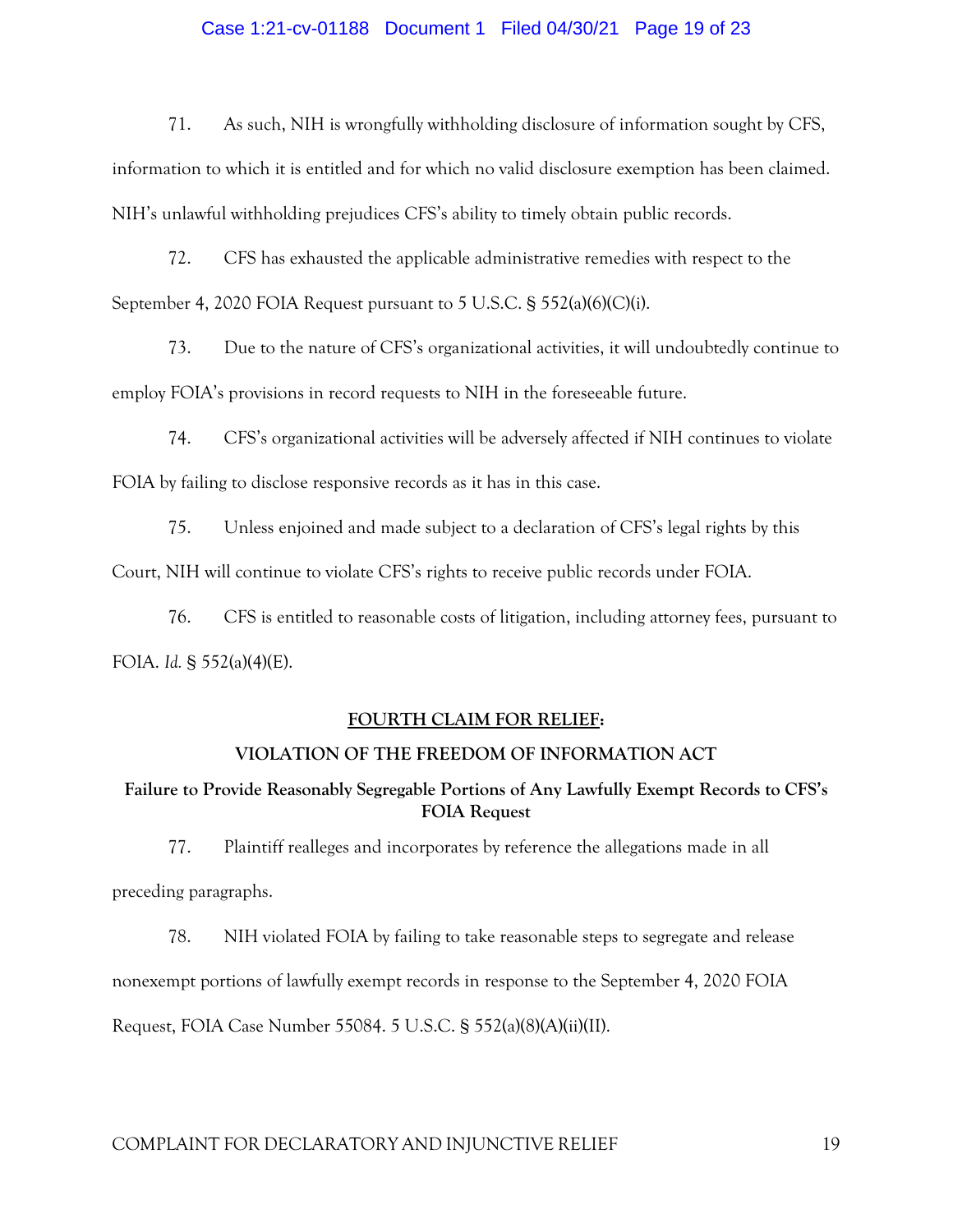# Case 1:21-cv-01188 Document 1 Filed 04/30/21 Page 20 of 23

79. CFS has a statutory right to any reasonably segregable portion of a record that contains information that is subject to any of FOIA's exemptions. *Id.* 

80. To date, NIH has failed to disclose any records to CFS, including nonexempt information that could be reasonably segregated and released in response to the September 4, 2020 FOIA Request, thus prejudicing CFS's ability to timely obtain public records.

81. CFS has exhausted the applicable administrative remedies with respect to the September 4, 2020 FOIA Request pursuant to 5 U.S.C. § 552(a)(6)(C)(i).

82. Due to the nature of CFS's organizational activities, it will undoubtedly continue to employ FOIA's provisions in record requests to NIH in the foreseeable future.

83. CFS's organizational activities will be adversely affected if NIH continues to violate FOIA by failing to disclose responsive records as it has in this case.

84. Unless enjoined and made subject to a declaration of CFS's legal rights by this Court, NIH will continue to violate CFS's rights to receive public records under FOIA.

85. CFS is entitled to reasonable costs of litigation, including attorney fees, pursuant to FOIA. *Id.* § 552(a)(4)(E).

# **FIFTH CLAIM FOR RELIEF:**

#### **VIOLATION OF THE FREEDOM OF INFORMATION ACT**

# **Failure to Provide an Estimated Date of Completion as Required by FOIA for CFS's FOIA Request**

86. Plaintiff realleges and incorporates by reference the allegations made in all preceding paragraphs.

87. NIH violated FOIA by failing to provide CFS with an estimated date of completion as required by 5 U.S.C.  $\S$  552(a)(7)(A)-(B).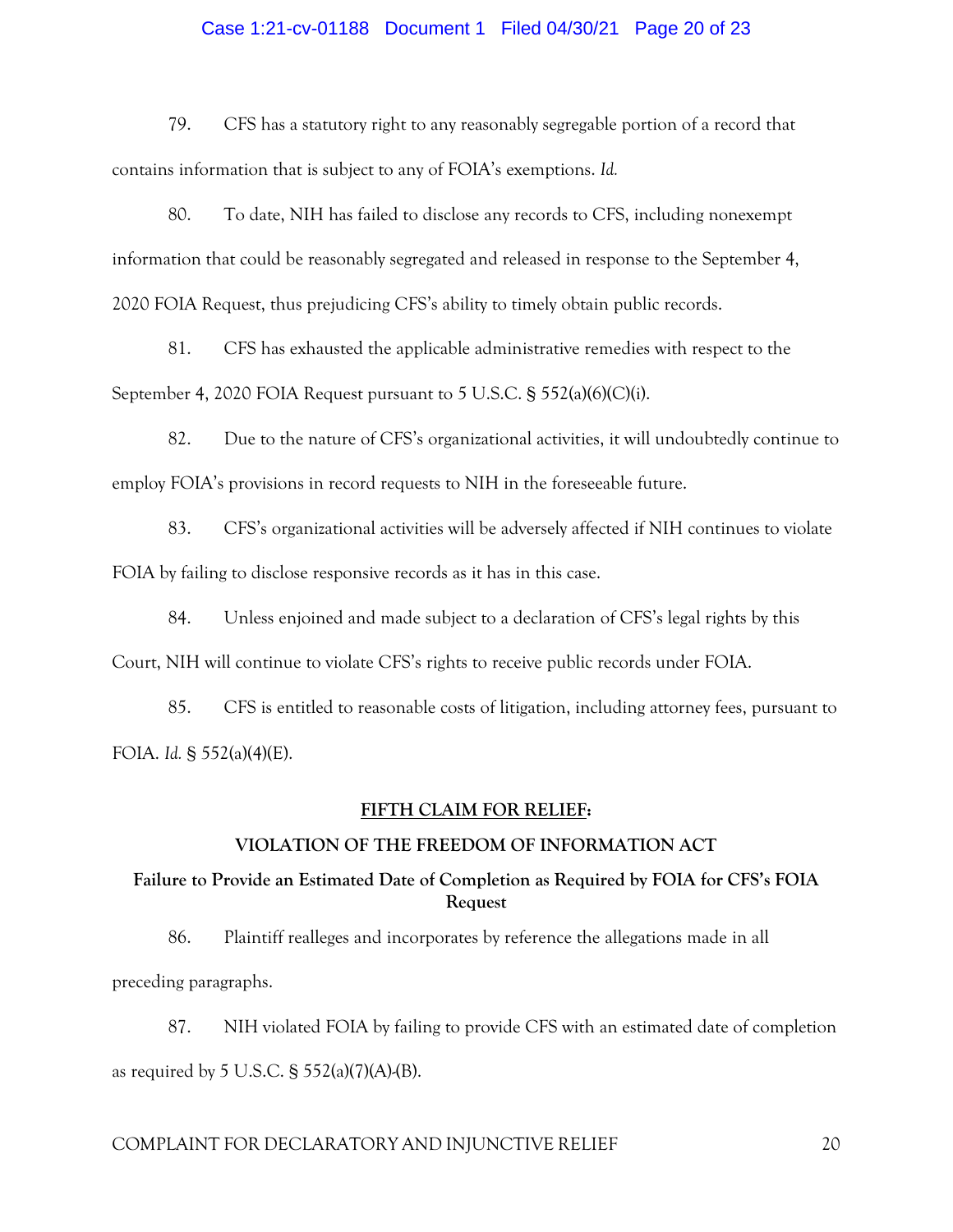# Case 1:21-cv-01188 Document 1 Filed 04/30/21 Page 21 of 23

88. CFS has a statutory right to have NIH process its September 4, 2020 FOIA

Request, FOIA Case Number 55084, in a manner which complies with FOIA. NIH has violated Plaintiff's rights in this regard by its failure to provide an adequate estimated completion date for its response to the September 4, 2020 FOIA Request as required by FOIA. 5 U.S.C. §

 $552(a)(7)(A)$ -(B).

89. NIH's failure to inform CFS of an estimated completion date for the September 4, 2020 FOIA Request has prejudiced CFS's ability to timely obtain public records.

90. CFS has exhausted the applicable administrative remedies with respect to the September 4, 2020 FOIA Request pursuant to 5 U.S.C. § 552(a)(6)(C)(i).

91. Due to the nature of CFS's organizational activities, it will undoubtedly continue to employ FOIA's provisions in record requests to NIH in the foreseeable future.

92. CFS's organizational activities will be adversely affected if NIH continues to violate FOIA by failing to disclose responsive records as it has in this case.

93. Unless enjoined and made subject to a declaration of CFS's legal rights by this Court, NIH will continue to violate CFS's rights to receive public records under FOIA.

94. CFS is entitled to reasonable costs of litigation, including attorney fees, pursuant to FOIA. *Id.* § 552(a)(4)(E).

# **REQUEST FOR RELIEF**

WHEREFORE, Plaintiffs respectfully requests this Court:

1. Declare that Defendant violated the Freedom of Information Act by failing to lawfully satisfy Plaintiff's September 4, 2020 FOIA Request;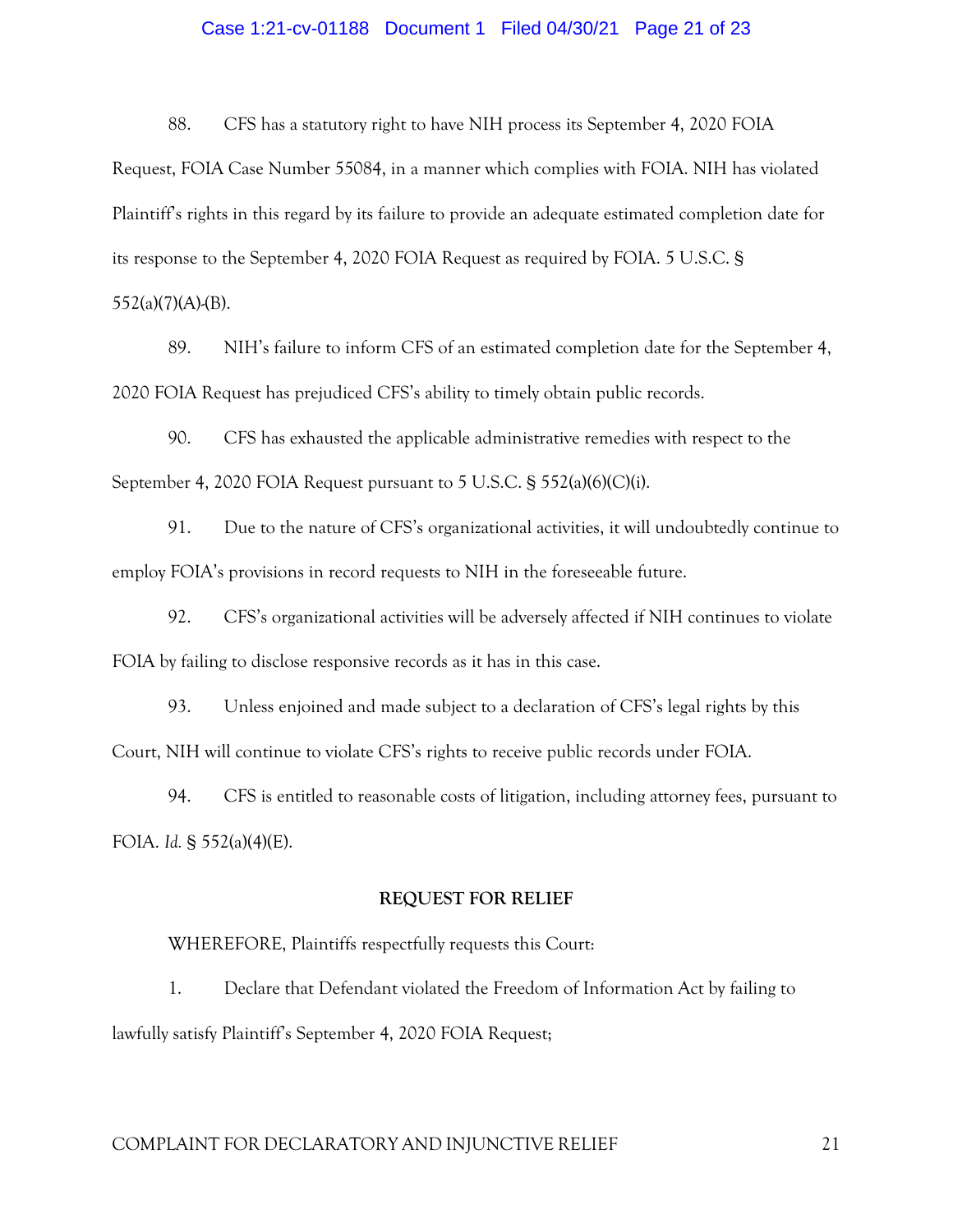# Case 1:21-cv-01188 Document 1 Filed 04/30/21 Page 22 of 23

2. Declare that Defendant failed to make and communicate an initial determination regarding Plaintiff's September 4, 2020 FOIA Request;

3. Declare that Defendant failed to conduct an adequate search for agency records responsive to Plaintiff's September 4, 2020 FOIA Request;

4. Declare that Defendant unduly delayed actual production of records responsive to Plaintiff's September 4, 2020 FOIA Request;

5. Declare that Defendant unlawfully failed to provide reasonably segregable portions of records which may be lawfully subject to a FOIA exemption to Plaintiff's September 4, 2020 FOIA Request;

6. Declare that Defendant unlawfully failed to provide Plaintiff with an estimated date of completion as to the search and production of Plaintiff's September 4, 2020 FOIA Request;

7. Order Defendant to provide a lawful initial determination on Plaintiff's September 4, 2020 FOIA Request;

8. Order Defendant to conduct searches that are reasonably calculated to locate all records responsive to Plaintiff's September 4, 2020 FOIA Request using search methods reasonably likely to lead to discovery of all responsive records;

9. Order Defendant to produce, by a date certain, any and all nonexempt responsive records or segregable portion of the records and a *Vaughn* index of any responsive records or portion of responsive records withheld under a claim of exemption, at no cost to Plaintiff;

10. Enjoin Defendant from continuing to withhold any and all nonexempt responsive records or segregable portion of the records;